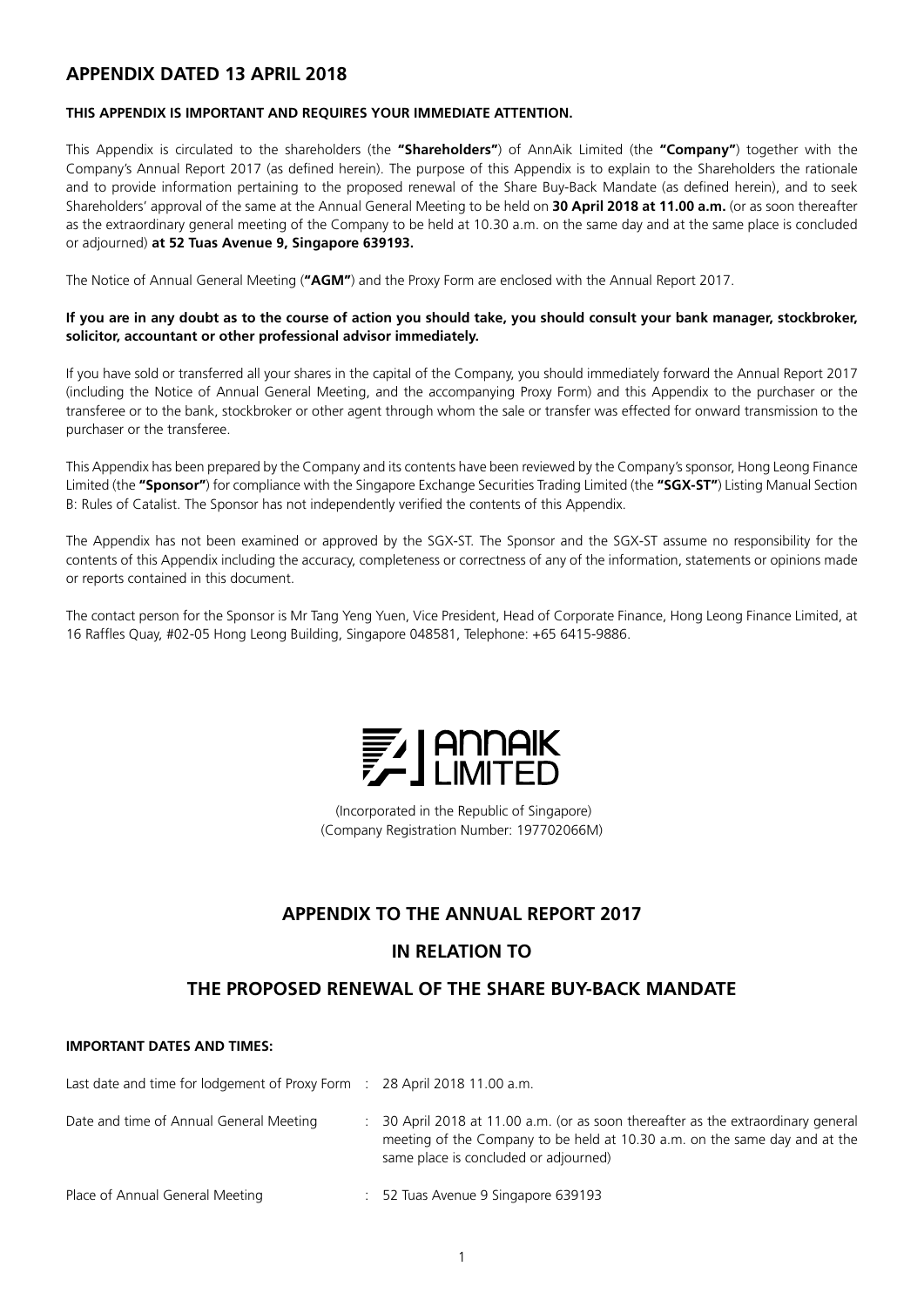## **CONTENTS**

| $\mathbf{1}$ .        |  |
|-----------------------|--|
| $\mathcal{P}$         |  |
| $\overline{3}$ .      |  |
| $\mathcal{A}_{\cdot}$ |  |
| 5.                    |  |
| 6                     |  |
| 7 <sub>1</sub>        |  |
| 8                     |  |
| 9.                    |  |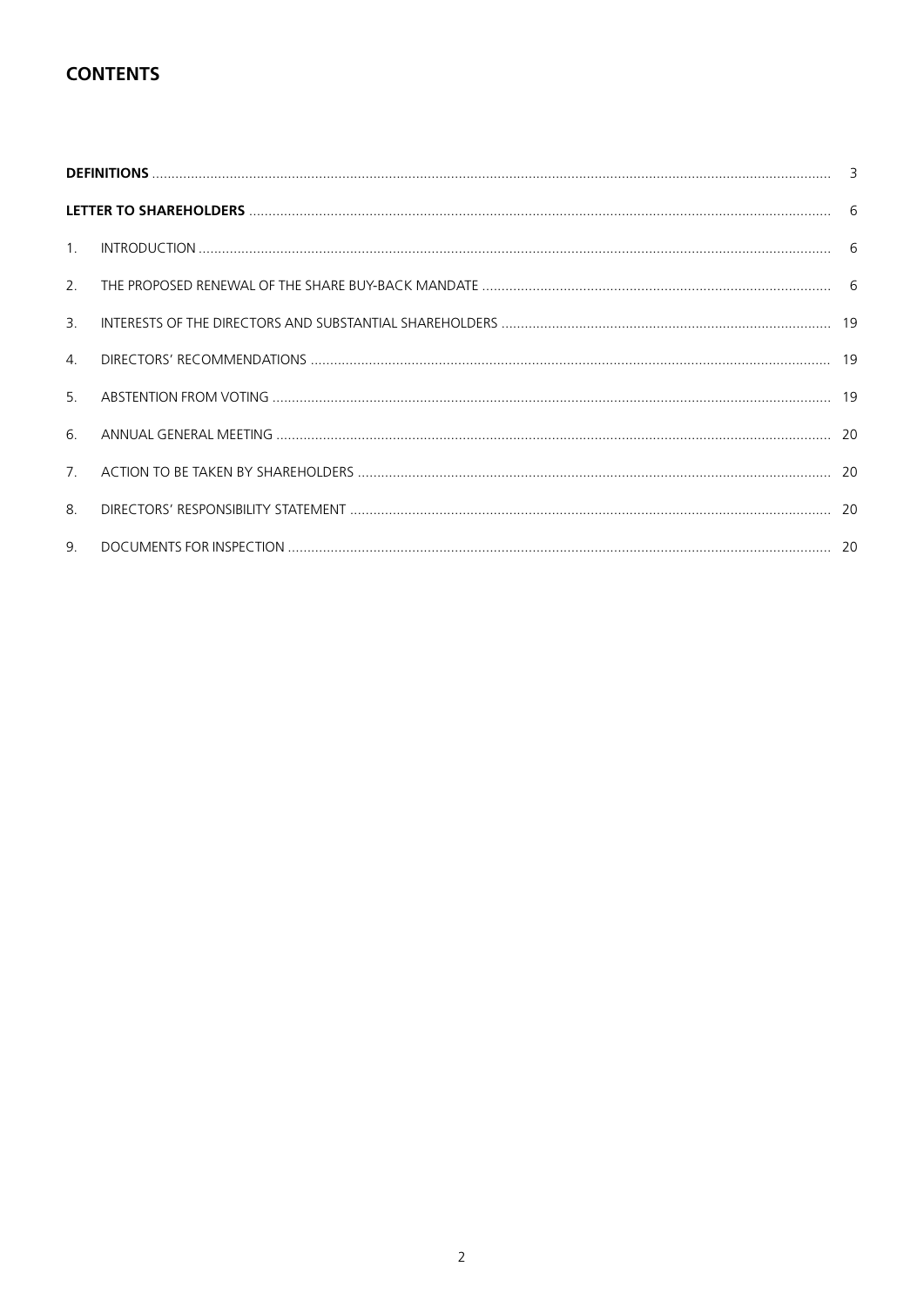# **DEFINITIONS**

In this Appendix, the following definitions apply throughout unless otherwise stated:-

| "ACRA"                          | Accounting and Corporate Regulatory Authority of Singapore                                                                                                                                                                                                                                                                                                               |  |  |
|---------------------------------|--------------------------------------------------------------------------------------------------------------------------------------------------------------------------------------------------------------------------------------------------------------------------------------------------------------------------------------------------------------------------|--|--|
| "Affected Parties"              | Has the meaning ascribed to it in Section 2.11.4 of this Appendix                                                                                                                                                                                                                                                                                                        |  |  |
| "AGM"                           | The annual general meeting of the Company to be held on 30 April 2018 at 11.00 a.m.<br>(or as soon thereafter as the extraordinary general meeting of the Company to be held<br>at 10.30 a.m. on the same day and at the same place is concluded or adjourned)                                                                                                           |  |  |
| "Annual Report 2017"            | The Company's annual report for the financial year ended 31 December 2017                                                                                                                                                                                                                                                                                                |  |  |
| "Appendix"                      | This appendix to the Annual Report 2017                                                                                                                                                                                                                                                                                                                                  |  |  |
| "Approval Date"                 | Has the meaning ascribed to it in Section 2.3.1 of this Appendix                                                                                                                                                                                                                                                                                                         |  |  |
| "Associate"                     | In relation to any Director, chief executive officer, Substantial Shareholder or<br>(a)<br>Controlling Shareholder (being an individual) means:-                                                                                                                                                                                                                         |  |  |
|                                 | (i)<br>his immediate family;                                                                                                                                                                                                                                                                                                                                             |  |  |
|                                 | the trustees of any trust of which he or his immediate family is a beneficiary<br>(ii)<br>or, in the case of a discretionary trust, is a discretionary object; and                                                                                                                                                                                                       |  |  |
|                                 | any company in which he and his immediate family together (directly or<br>(iii)<br>indirectly) have an interest of 30% or more;                                                                                                                                                                                                                                          |  |  |
|                                 | in relation to a Substantial Shareholder or a Controlling Shareholder (being a<br>(b)<br>company) means any other company which is its subsidiary or holding company<br>or is a subsidiary of such holding company or one in the equity of which it and/or<br>such other company or companies taken together (directly or indirectly) have an<br>interest of 30% or more |  |  |
| "Board of Directors" or "Board" | The board of Directors of the Company as at the date of this Appendix                                                                                                                                                                                                                                                                                                    |  |  |
| "Catalist"                      | The sponsor-supervised listing platform of the SGX-ST                                                                                                                                                                                                                                                                                                                    |  |  |
| "Catalist Rules"                | Section B: Rules of the Catalist of the Listing Manual of the SGX-ST, as amended or<br>modified or supplemented from time to time                                                                                                                                                                                                                                        |  |  |
| "CDP"                           | The Central Depository (Pte) Limited                                                                                                                                                                                                                                                                                                                                     |  |  |
| "Company"                       | AnnAik Limited                                                                                                                                                                                                                                                                                                                                                           |  |  |
| "Companies Act" or "Act"        | The Companies Act, Chapter 50 of Singapore, as amended or modified or supplemented<br>from time to time                                                                                                                                                                                                                                                                  |  |  |
| "Concert Party Group"           | Has the meaning ascribed to it in Section 2.11.4 of this Appendix                                                                                                                                                                                                                                                                                                        |  |  |
| "Constitution"                  | The constitution of the Company, as amended or modified from time to time                                                                                                                                                                                                                                                                                                |  |  |
| "Controlling Shareholder"       | A person who (a) holds directly or indirectly 15% or more of the nominal amount of<br>all voting shares in the Company (unless the SGX-ST determines that such a person is<br>not a controlling shareholder of the Company); or (b) in fact exercises control over the<br>Company                                                                                        |  |  |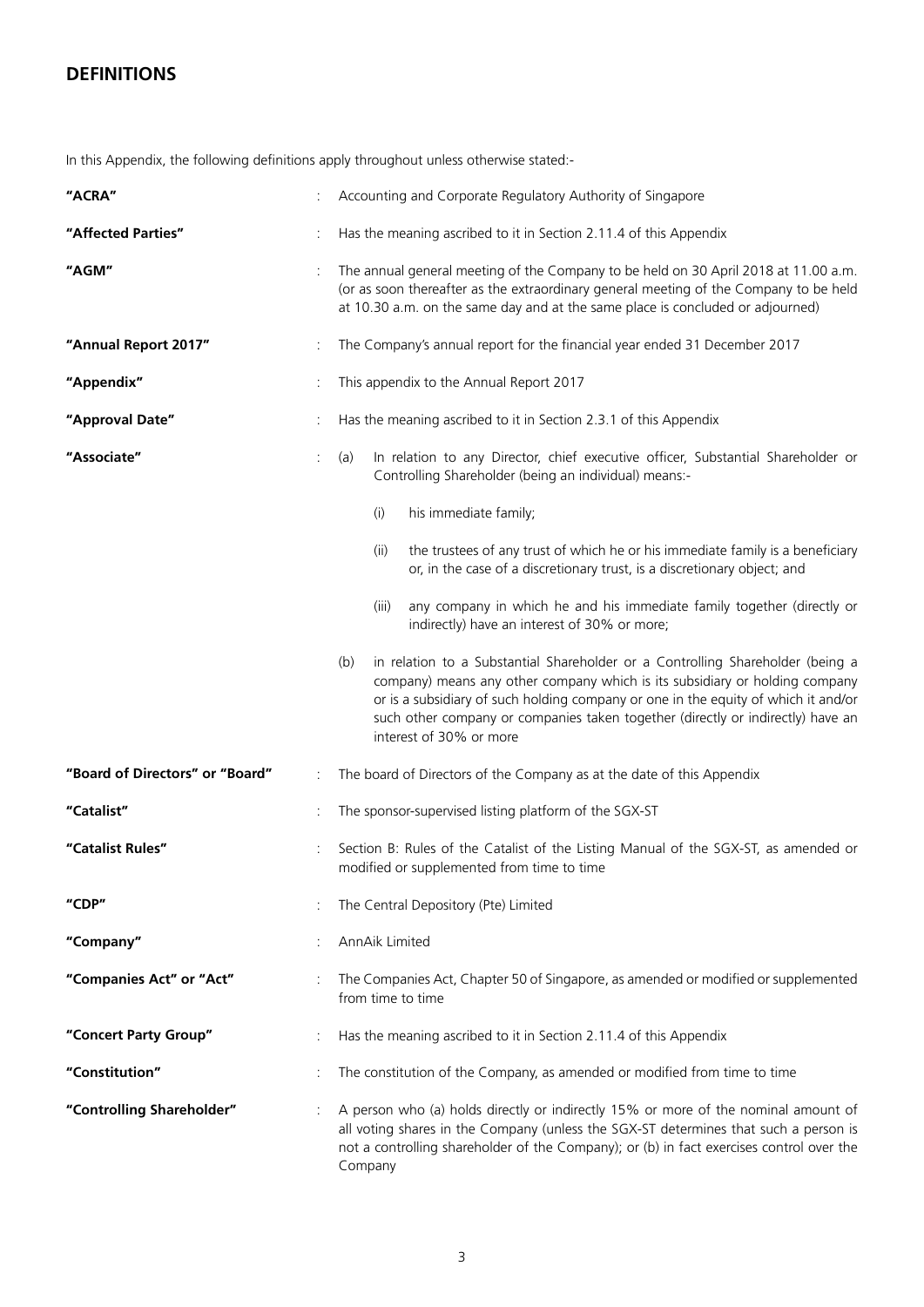| "Directors"                             | The directors of the Company as at the date of this Appendix, and from time to time,<br>as the case may be                                                                                                                                                                                                                                                                                                                                                                             |  |  |
|-----------------------------------------|----------------------------------------------------------------------------------------------------------------------------------------------------------------------------------------------------------------------------------------------------------------------------------------------------------------------------------------------------------------------------------------------------------------------------------------------------------------------------------------|--|--|
| "EPS"                                   | Earnings per Share                                                                                                                                                                                                                                                                                                                                                                                                                                                                     |  |  |
| "FY"                                    | The financial year ended or ending 31 December, as the case may be                                                                                                                                                                                                                                                                                                                                                                                                                     |  |  |
| "Group"                                 | The Company and its subsidiaries, collectively as at the date of this Appendix                                                                                                                                                                                                                                                                                                                                                                                                         |  |  |
| "Latest Practicable Date"               | 15 March 2018, being the latest practicable date prior to the printing of this Appendix                                                                                                                                                                                                                                                                                                                                                                                                |  |  |
| "Listing Manual"                        | The Listing Manual (Section B: Rules of Catalist) of the SGX-ST, as amended or modified<br>or supplemented from time to time                                                                                                                                                                                                                                                                                                                                                           |  |  |
| "Market Day"                            | A day on which the SGX-ST is open for trading of securities                                                                                                                                                                                                                                                                                                                                                                                                                            |  |  |
| "Market Purchases"                      | Has the meaning given to it in Section 2.3.3(a) of this Appendix                                                                                                                                                                                                                                                                                                                                                                                                                       |  |  |
| "Maximum Price"                         | Has the meaning given to it in Section 2.3.5 of this Appendix                                                                                                                                                                                                                                                                                                                                                                                                                          |  |  |
| "Notice of AGM"                         | The Notice of AGM dated 13 April 2018                                                                                                                                                                                                                                                                                                                                                                                                                                                  |  |  |
| "NTA"                                   | Net tangible assets                                                                                                                                                                                                                                                                                                                                                                                                                                                                    |  |  |
| "Off-Market Purchases"                  | Has the meaning given to it in Section 2.3.3(b) of this Appendix                                                                                                                                                                                                                                                                                                                                                                                                                       |  |  |
| "Proxy Form"                            | The proxy form in respect of the AGM                                                                                                                                                                                                                                                                                                                                                                                                                                                   |  |  |
| "Purchase Price"                        | Has the meaning ascribed to it in Section 2.7.1 of this Appendix                                                                                                                                                                                                                                                                                                                                                                                                                       |  |  |
| "Regulations"                           | The regulations of the Constitution                                                                                                                                                                                                                                                                                                                                                                                                                                                    |  |  |
| "Relevant Period"                       | The period commencing from the date on which the last AGM was held and expiring on<br>the date on which the next AGM is held or is required by law to be held, whichever is the<br>earlier, after the date the resolution relating to the Share Buy-Back Mandate is passed                                                                                                                                                                                                             |  |  |
| "Registrar"                             | The Registrar of Companies                                                                                                                                                                                                                                                                                                                                                                                                                                                             |  |  |
| "Rule 14"                               | Rule 14 of the Take-over Code                                                                                                                                                                                                                                                                                                                                                                                                                                                          |  |  |
| "Securities and Futures Act" or "SFA" : | The Securities and Futures Act, Chapter 289 of Singapore, as amended or modified or<br>supplemented from time to time                                                                                                                                                                                                                                                                                                                                                                  |  |  |
| "SGX-ST"                                | Singapore Exchange Securities Trading Limited                                                                                                                                                                                                                                                                                                                                                                                                                                          |  |  |
| "Share Buy-Back"                        | Purchase of Shares by the Company pursuant to the Share Buy-Back Mandate                                                                                                                                                                                                                                                                                                                                                                                                               |  |  |
| "Share Buy-Back Mandate"                | A general mandate given by Shareholders to authorise the Directors to purchase, on<br>behalf of the Company, Shares in accordance with the terms set out in this Appendix<br>and the rules and regulations set forth in the Companies Act and the Catalist Rules                                                                                                                                                                                                                       |  |  |
| "Shareholders"                          | Registered holders of Shares in the Register of Members of the Company except that<br>where the registered holder is CDP, the term "Shareholders" shall, in relation to<br>such Shares, and where the context so admits, mean the persons to whose Securities<br>Accounts maintained with CDP are credited with the Shares. Any reference to Shares<br>held by or shareholdings of Shareholders shall include Shares standing to the credit of<br>their respective Securities Accounts |  |  |
| "Shares"                                | Ordinary Shares in the share capital of the Company and "Share" shall be construed<br>accordingly                                                                                                                                                                                                                                                                                                                                                                                      |  |  |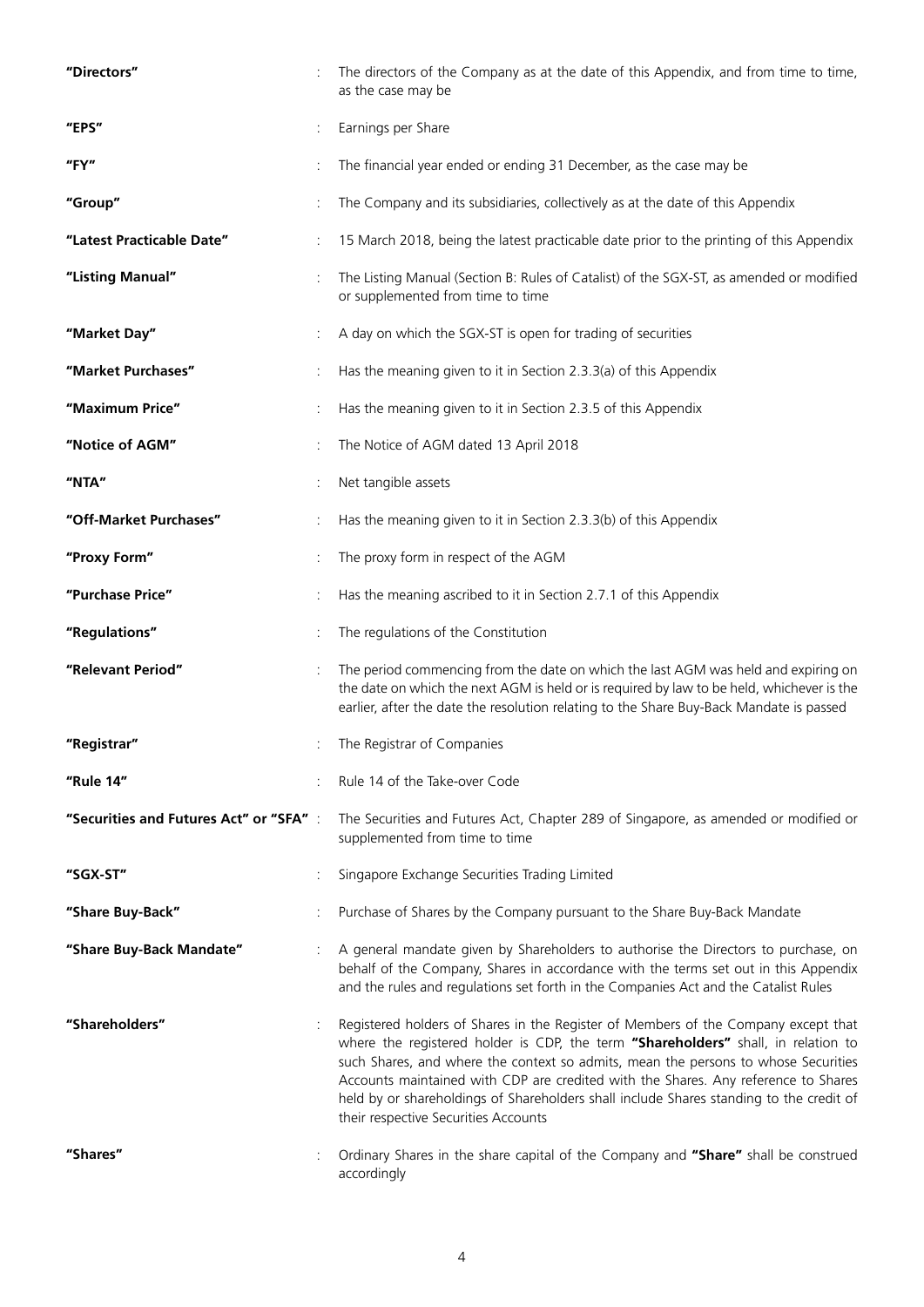| "SIC"                     | Securities Industry Council of Singapore                                                                                                |
|---------------------------|-----------------------------------------------------------------------------------------------------------------------------------------|
| "Sponsor"                 | Hong Leong Finance Limited                                                                                                              |
| "Subsidiary"              | Has the meaning ascribed to it in Section 5 of the Companies Act                                                                        |
| "Substantial Shareholder" | A person who has a direct or indirect interest of 5% or more of the aggregate of the<br>nominal amount of all the Shares of the Company |
| "Take-over Code"          | The Singapore Code on Take-overs and Mergers, as amended or modified or<br>supplemented from time to time                               |
| "usage"                   | Has the meaning ascribed to it in Section 2.5.3 of this Appendix                                                                        |
| "2017 AGM"                | The AGM of the Company held on 25 April 2017                                                                                            |
| "2017 Mandate"            | Has the meaning ascribed to it in Section 2.1.1 of this Appendix                                                                        |
| "S\$" and "cents"         | Singapore dollars and cents, respectively                                                                                               |
| "%" or "per cent"         | Percentage or per centum                                                                                                                |

Except where specifically defined, the terms **"we"**, **"us"** and **"our"** in this Appendix refer to the Group.

The terms **"Depositor"**, **"Depository Agent"** and **"Depository Register"** shall have the meanings ascribed to them, respectively, in Section 81SF of the Securities and Futures Act.

Words importing the singular shall, where applicable, include the plural and vice versa. Words importing the masculine gender shall, where applicable, include the feminine and neuter genders and vice versa. References to persons shall, where applicable, include corporations.

Any reference in this Appendix to any enactment is a reference to that enactment as for the time being amended or re-enacted. Any word defined under the Companies Act or the Securities and Futures Act or the Listing Manual or any statutory modification thereof and used in this Appendix shall, where applicable, have the meaning ascribed to it under the Companies Act or the Securities and Futures Act or the Listing Manual or any statutory modification thereof, as the case may be.

Any reference to a time of day in this Appendix shall be a reference to Singapore time unless otherwise stated.

All discrepancies in the tables included herein between the listed amounts and totals thereof are due to rounding. Accordingly, figures shown as totals in certain tables may not be an arithmetic aggregation of the figures that precede them.

The headings in this Appendix are inserted for convenience only and shall be ignored in construing this Appendix.

Certain statements contained in this Appendix, which are not statements of historical fact, constitute "forward-looking statements". Some of these statements can be identified by forward-looking terms such as "expect", "believe", "plan", "intend", "estimate", "anticipate", "may", "will", "would", "could" or similar words. However these words are not the exclusive means of identifying forward-looking statements. All statements regarding the Group's expected financial position, business strategy, plans and prospects are forward-looking statements and accordingly involve known and unknown risks, uncertainties and other factors that may cause the Group's actual results, performance and achievements to be materially different from any future results, performance or achievements expressed or implied by such forward-looking statements.

Given the risks and uncertainties which may cause the Group's actual future results, performance or achievements to be materially different from those expected, expressed or implied by forward-looking statements in this Appendix, undue reliance must not be placed on those statements. The Company does not represent or warrant that the Group's actual future results, performance or achievements will be as discussed in those statements. Further, the Company disclaims any responsibility and undertakes no obligation to update or revise any forward-looking statements contained in this Appendix to reflect any change in the Group's expectations with respect to such statements after the date of this Appendix or to reflect any change in events, conditions or circumstances on which the Company based any such statements subject to compliance with all applicable laws and regulations and/or the rules of the SGX-ST and/or any regulatory or supervisory body or agency.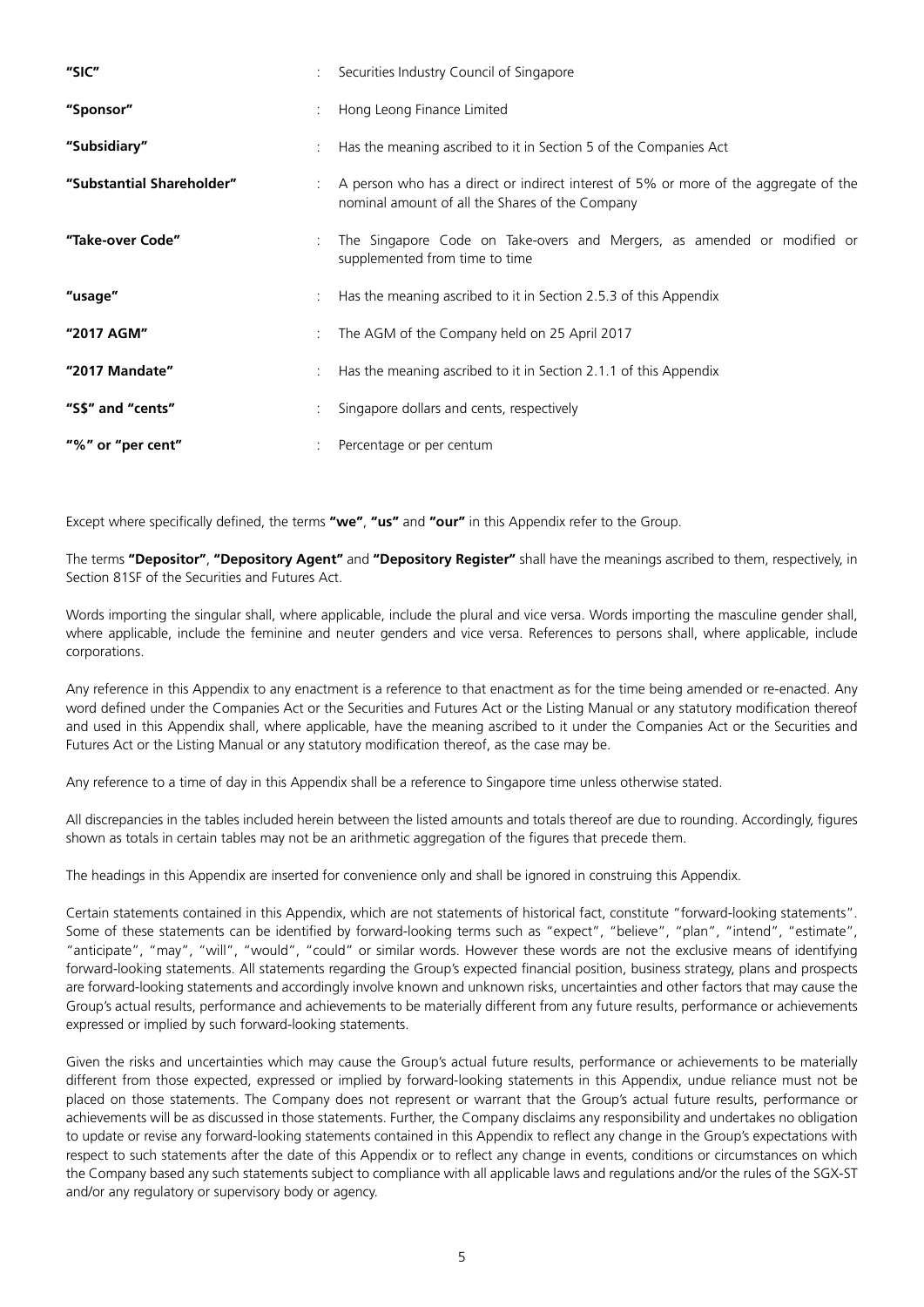# **LETTER TO SHAREHOLDERS**

# **ANNAIK LIMITED**

(Incorporated in the Republic of Singapore) (Company Registration Number: 197702066M)

> **Registered Office:** 52 Tuas Avenue 9 Singapore 639193

### **Directors:**

Mr Ng Kim Keang **Executive Director** Mr Ow Eei Meng, Benjamin Executive Director Mr Ang Mong Seng Independent Director Mr Lee Bon Leong Independent Director Mr Lim Geok Peng **Independent Director** 

Mr Ow Chin Seng Executive Chairman cum Chief Executive Officer

13 April 2018

To: The Shareholders of AnnAik Limited

Dear Sir/Madam,

### **THE PROPOSED RENEWAL OF THE SHARE BUY-BACK MANDATE**

### **1. INTRODUCTION**

- **1.1** The Board is proposing to convene an AGM to seek approval from Shareholders for the proposed renewal of the Share Buy-Back Mandate to authorise the Company to purchase or acquire its Shares.
- **1.2** The purpose of this Appendix, which is circulated together with the Company's Annual Report 2017, is to provide Shareholders with information relating to, and to seek their approval for, the proposed renewal of the Share Buy-Back Mandate at the forthcoming AGM to be held at 52 Tuas Avenue 9 Singapore 639193 on 30 April 2018.
- **1.3** This Appendix has been prepared solely for the purpose set out herein and may not be relied upon by any persons (other than Shareholders) or for any other purpose.
- **1.4** The SGX-ST assumes no responsibility for the correctness of any of the statements made, reports contained or opinions expressed in this Appendix.

### **2. THE PROPOSED RENEWAL OF THE SHARE BUY-BACK MANDATE**

### **2.1 Background**

- **2.1.1** At the 2017 AGM, the Company obtained the approval of Shareholders for the Share Buy-Back Mandate. The rationale for, the authority and limitations on, and the financial effects of the Share Buy-Back Mandate approved at the 2017 AGM were set out in the letter to Shareholders dated 7 April 2017 (the **"2017 Mandate"**).
- **2.1.2** The authority conferred pursuant to the Share Buy-Back Mandate is exercisable by the Directors at any time during the period commencing from the date of the general meeting approving the Share Buy-Back Mandate and expiring on the date when the next AGM is held or is required by law to be held, or the day on which the Share Buy-Back is carried out to the full extent mandated, or the date on which the authority contained therein is varied or revoked, whichever is earlier.
- **2.1.3** As the 2017 Mandate will be expiring on 30 April 2018, the Company intends to seek the approval of Shareholders for the renewal of the Share Buy-Back Mandate at the forthcoming AGM.

### **2.2 Rationale**

The renewal of the Share Buy-Back Mandate will give the Company the flexibility to undertake share purchases or acquisitions up to the 10% limit described in Section 2.3.1 below at any time, subject to market conditions, during the period when the Share Buy-Back Mandate is in force.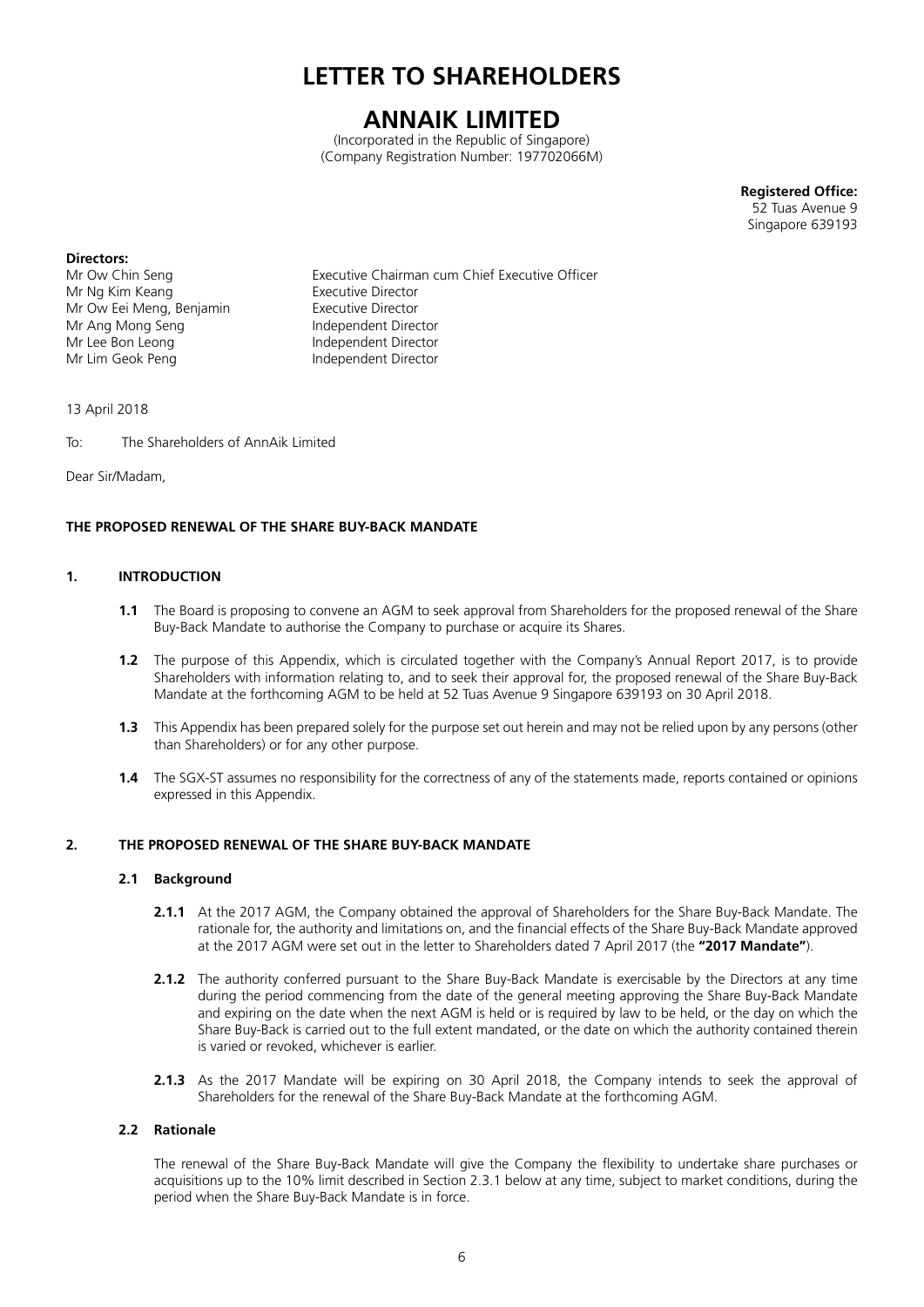A Share Buy-Back is one of the ways in which the return on equity of the Company may be improved, thereby enhancing Shareholders' value. Depending on market conditions, the Share Buy-Back Mandate may lead to an enhancement of the EPS and NTA per Share.

The Directors are also of the view that Share Buy-Backs may help to mitigate short-term market volatility in the price of the Shares, off-set the effects of short-term speculation and bolster the confidence of investors and Shareholders in the Company.

Repurchased Shares which are held in treasury may be transferred for the purposes of any share schemes implemented by the Company. The use of treasury shares in lieu of issuing Shares would also mitigate the dilution impact on existing Shareholders.

If and when circumstances permit, the Directors will decide whether to effect the Share Buy-Backs via Market Purchases or Off-Market Purchases, after taking into account the amount of cash available, the prevailing market conditions and the most cost-effective and efficient approach.

The Share Buy-Back will only be undertaken as and when the Directors consider it to be in the best interests of the Company and/or the Shareholders. No Share Buy-Backs will be made in circumstances which the Directors believe will have or may have a material adverse effect on the financial position, liquidity and/or listing status of the Company and the Group, and the working capital requirements and gearing level of the Company and the Group.

### **2.3 Authority and Limits of the Share Buy-Back Mandate**

The authority and limitations placed on the Share Buy-Back Mandate for which renewal is sought are summarised below:-

### **2.3.1** *Maximum Number of Shares*

Only Shares which are issued and fully paid-up may be purchased or acquired by the Company.

The total number of Shares which may be purchased or acquired by the Company pursuant to the Share Buy-Back Mandate shall not exceed 10% of the issued ordinary shares in the capital of the Company as at the date of the AGM at which the Share Buy-Back Mandate is renewed (the **"Approval Date"**), unless the Company has effected a reduction of the share capital of the Company in accordance with the applicable provisions of the Companies Act, at any time during the Relevant Period, in which event the total number of Shares of the Company shall be taken to be the total number of Shares of the Company as altered after such capital reduction. The following shall be disregarded for the purposes of computing the 10% limit:

- (i) Shares held by the Company as treasury shares; and
- (ii) Subsidiary holdings (meaning shares referred to in Sections 21(4), 21(4B), 21(6A) and 21(6C) of the Companies Act).

Purely for illustrative purposes, based on the existing issued and paid-up share capital of the Company as at the Latest Practicable Date comprising 248,973,000 Shares, and assuming that no further Shares are issued or repurchased, or held by the Company as treasury shares, on or prior to the forthcoming AGM, not more than 22,470,200 Shares<sup>1</sup> (representing 10% of the Shares as at that date excluding treasury shares and subsidiary holdings) may be purchased or acquired by the Company pursuant to the Share Buy-Back Mandate.

### **2.3.2** *Duration of Authority*

Purchases or acquisitions of Shares may be made, at any time and from time to time, by the Company on and from the Approval Date up to the earliest of:-

- (a) the date on which the next AGM of the Company is held or required by law or the Constitution to be held;
- (b) the date on which the authority contained in the Share Buy-Back Mandate is varied or revoked; or
- (c) the date on which the Share Buy-Back is carried out to the full extent mandated.

The Share Buy-Back Mandate may be renewed at each AGM or such other general meeting of the Company. When seeking the approval of Shareholders for such renewal, the Company is required to disclose details pertaining to purchases or acquisitions of Shares pursuant to the Share Buy-Back Mandate made during the previous twelve (12) months, including the total number of Shares purchased or acquired, the purchase price per Share or the highest and lowest prices paid for such purchases or acquisitions of Shares, where relevant, and the total consideration paid for such purchases or acquisitions.

<sup>1</sup> Excluding the 2,427,100 Shares purchased by the Company on via Market Purchases, and held as treasury shares as at the date of this Appendix.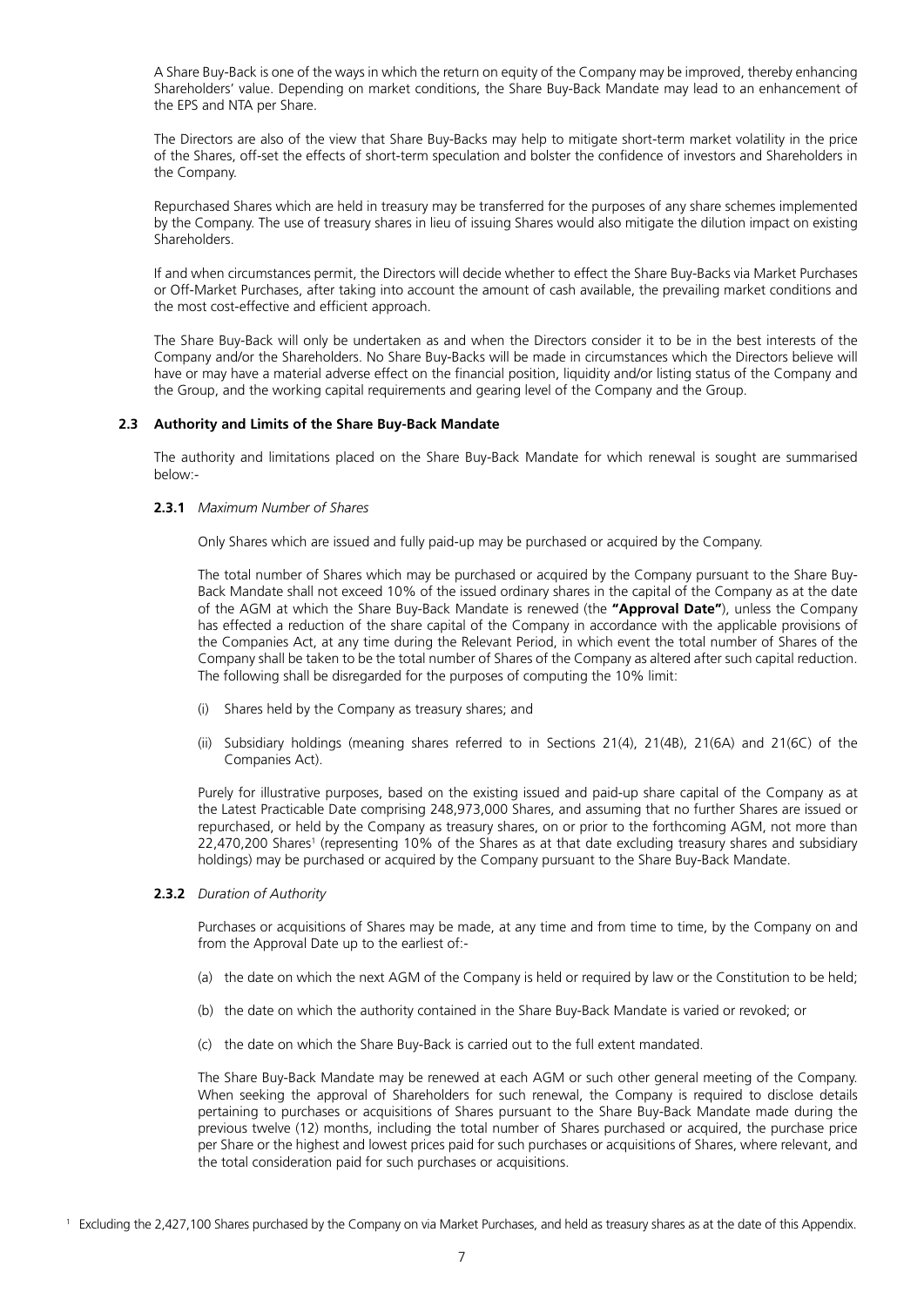### **2.3.3** *Manner of Purchase or Acquisition of Shares*

Purchases or acquisitions of Shares may be made by way of:-

- (a) on-market purchases transacted on the SGX-ST through the SGX-ST's trading system, and which may be transacted through one (1) or more duly licensed dealers appointed by the Company for such purpose (**"Market Purchases"**); and/or
- (b) off-market purchases effected pursuant to an equal access scheme(s) (as defined in Section 76C of the Companies Act) as may be determined or formulated by the Directors as they consider fit, of which such scheme(s) shall satisfy all the conditions prescribed by the Companies Act (**"Off-Market Purchases"**),

and otherwise in accordance with all other laws, the Catalist Rules and other rules and regulations of the SGX-ST.

The Directors may impose such terms and conditions which are not inconsistent with the Share Buy-Back Mandate, the Catalist Rules and the Companies Act as they consider fit in the interests of the Company in connection with or in relation to any equal access scheme or schemes.

### **2.3.4** *Information on Off-Market Purchases of Shares*

In an Off-Market Purchase, the Directors may impose such terms and conditions which are not inconsistent with the Share Buy-Back Mandate, the Catalist Rules, the Companies Act and other applicable laws and regulations, as they consider fit in the interests of the Company in connection with or in relation to any equal access scheme or schemes. An equal access scheme must, however, satisfy the following conditions:-

- (a) offers for the purchase or acquisition of Shares shall be made to every person who holds Shares to purchase or acquire the same percentage of their Shares;
- (b) all of those persons shall be given a reasonable opportunity to accept the offers made; and
- (c) the terms of all the offers are the same, except that there shall be disregarded:
	- (i) differences in consideration attributable to the fact that the offers may relate to Shares with different accrued dividend entitlements;
	- (ii) (if applicable) differences in consideration attributable to the fact that the offers relate to Shares with different amounts remaining unpaid; and
	- (iii) differences in the offers introduced solely to ensure that each person is left with a whole number of Shares.

In addition, under the Catalist Rules, if the Company wishes to make an Off-Market Purchase in accordance with an equal access scheme, the Company must issue an offer document to all Shareholders containing at least the following information:-

- (a) the terms and conditions of the offer;
- (b) the period and procedures for acceptances;
- (c) the reasons for the proposed Share Buy-Back;
- (d) the consequences, if any, of share purchases by the Company that will arise under the Take-over Code or any other applicable take-over rules;
- (e) whether the Share Buy-Back, if made, could have any effect on the listing of the Shares on the SGX-ST;
- (f) details of any Share Buy-Back made by the Company in the previous twelve (12) months (whether Market Purchases or Off-Market Purchases), giving the total number of Shares purchased, the purchase price per Share or the highest and lowest prices paid for the purchases, where relevant, and the total consideration paid for the purchases; and
- (g) whether the Shares purchased by the Company will be cancelled or kept as treasury shares.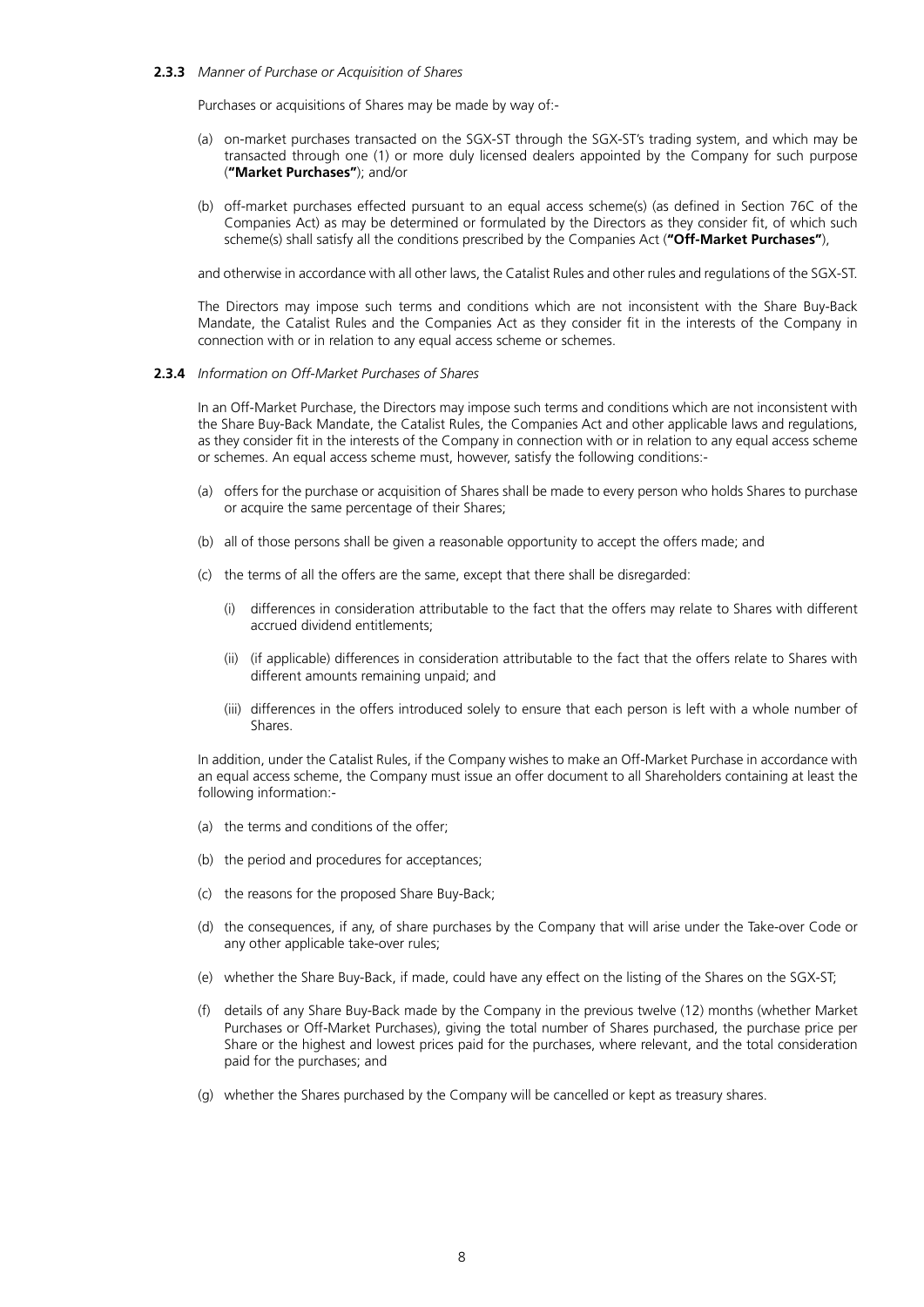### **2.3.5** *Maximum Purchase Price*

The purchase price to be paid per Share for any Share Buy-Backs shall be determined by the Directors, subject always to a maximum price, which shall be a price which does not exceed 105% of the average of the closing market prices of the Shares over the last five (5) Market Days, on which transactions in the Shares were recorded, before the day on which the purchases are made and deemed to be adjusted for any corporate action which occurs after the relevant five (5) day period (the **"Maximum Price"**). The Maximum Price shall apply to both Market Purchases and Off-Market Purchases and shall exclude brokerage fees, commission, stamp duties payable, applicable goods and services tax, clearance fees and other related expenses.

### **2.4 Status of Purchased or Acquired Shares**

Shares that are purchased or acquired by the Company may be cancelled immediately on purchase or acquisition, and all rights and privileges attached to such Shares bought back shall expire upon cancellation unless held by the Company as treasury shares to the extent permitted under the Companies Act. The total number of Shares will be diminished by the number of Shares purchased or acquired by the Company and which are not held as treasury shares.

All Shares purchased or acquired by the Company (other than treasury shares held by the Company to the extent permitted under the Companies Act) will be automatically de-listed by the SGX-ST, and (where applicable) certificates in respect thereof will be cancelled and destroyed by the Company as soon as reasonably practicable following settlement of any such purchase or acquisition.

The Company may decide to cancel Shares which have been purchased or acquired by the Company or hold such Shares as treasury shares, depending on whether it is in the interests of the Company to do so.

### **2.5 Treasury Shares**

Pursuant to the Companies Act, Shares purchased or acquired by the Company may be held or dealt with as treasury shares. Some of the provisions on treasury shares under the Companies Act are summarised as follows:-

### **2.5.1** *Maximum Holdings*

The number of Shares held as treasury shares cannot at any time exceed 10% of the total number of issued Shares. In the event that the Company holds more than 10% of the total number of Shares as treasury shares, the Company shall cancel or dispose of the excess treasury shares in the manner set out under Section 2.5.3 below within six (6) months beginning with the day on which that contravention occurs, or such further period as the Registrar of Companies may allow.

#### **2.5.2** *Voting and Other Rights*

The Company cannot exercise any right in respect of treasury shares. In particular, the Company cannot exercise any right to attend or vote at meetings and for the purposes of the Companies Act, the Company shall be treated as having no right to vote and the treasury shares shall be treated as having no voting rights.

In addition, no dividend may be paid (whether in cash or otherwise), and no other distribution (whether in cash or otherwise) of the Company's assets (including any distribution of assets to members on a winding-up) may be made to the Company in respect of treasury shares. However, the allotment of shares as fully paid bonus shares in respect of treasury shares is allowed.

A subdivision or consolidation of any treasury share into treasury shares of a smaller or larger amount is also allowed so long as the total value of the treasury shares after the subdivision or consolidation is the same as before.

### **2.5.3** *Disposal and Cancellation*

Where Shares are held as treasury shares, the Company may at any time conduct the following:-

- (a) sell the treasury shares for cash;
- (b) transfer the treasury shares for the purposes of or pursuant to an employees' share scheme;
- (c) transfer the treasury shares as consideration for the acquisition of shares in or assets of another company or assets of a person;
- (d) cancel the treasury shares; or
- (e) sell, transfer or otherwise use the treasury shares for such other purposes as may be prescribed by the Minister for Finance.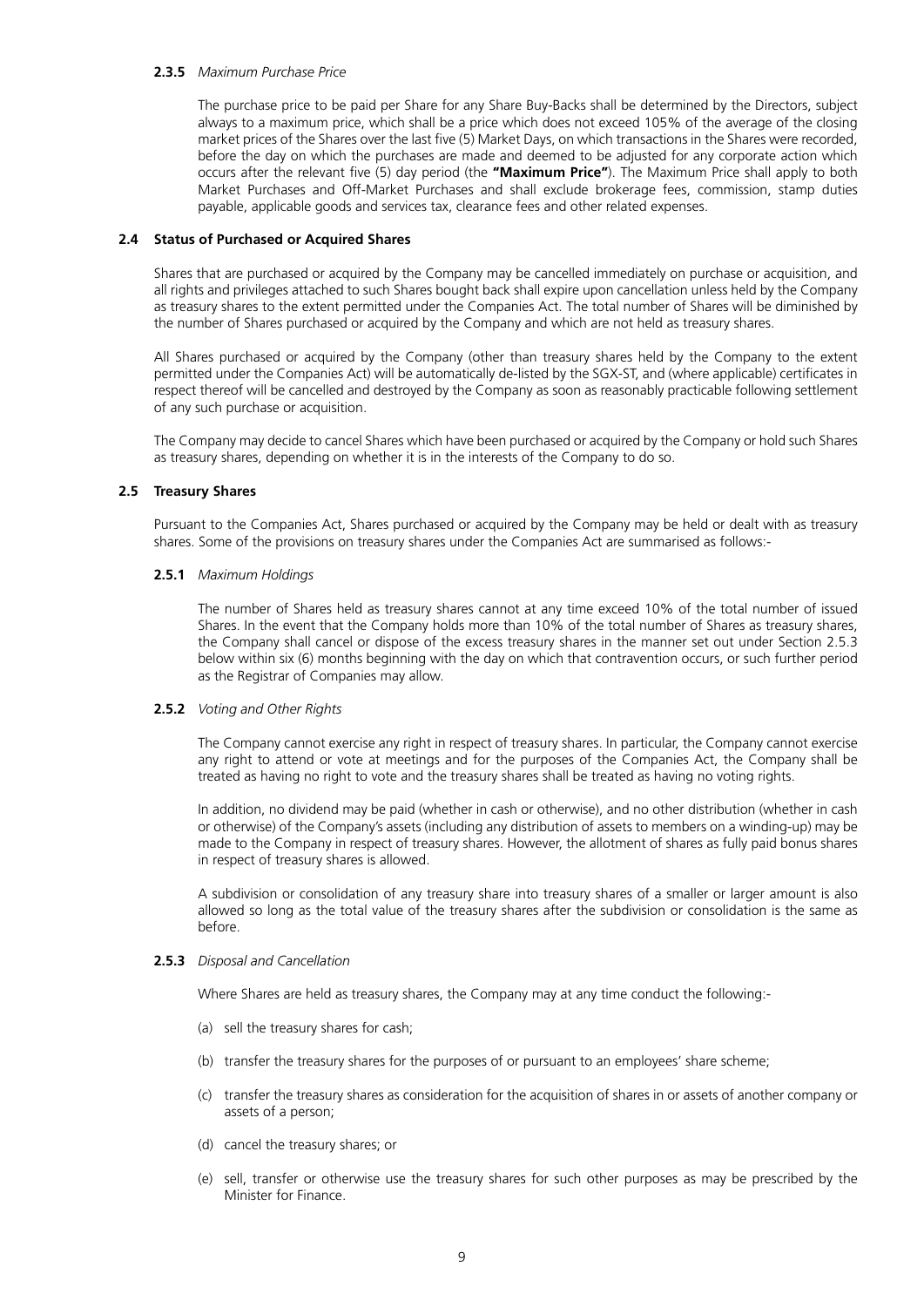In addition, under the Catalist Rules, an immediate announcement must be made of any sale, transfer, cancellation and/or use of treasury shares (in each case, the **"usage"**). Such announcement must include details such as the date of the usage, the purpose of the usage, the number of treasury shares of the usage, the number of treasury shares before and after the usage, and the percentage of the number of treasury shares of the usage against the total number of issued shares (of the same class as the treasury shares) which are listed on the SGX-ST before and after the usage.

The Board shall lodge with the ACRA within thirty (30) days of the cancellation or disposal of treasury shares the notice of the cancellation or disposal of treasury shares in the prescribed form with such particulars as may be required in the form, together with payment of the prescribed fee.

### **2.6 Source of Funds**

In the purchasing of the Shares, the Company shall only apply funds legally available in accordance with its Constitution and the applicable laws in Singapore. Under the Companies Act, any purchase or acquisition of the Shares may be made out of the Company's capital or profits so long as the Company is solvent.

For this purpose, pursuant to the Companies Act, a company is solvent if:-

- (a) there is no ground on which the company could be found to be unable to pay its debts;
- (b) if:-
	- $(i)$  it is intended to commence winding up of the company within the period of twelve (12) months immediately after the date of the payment, the company will be able to pay its debts in full within the period of twelve (12) months after the date of commencement of the winding up; or
	- (ii) it is not intended so to commence winding up, the company will be able to pay its debts as they fall due during the period of twelve (12) months immediately after the date of the payment; and
- (c) the value of the company's assets is not less than the value of its liabilities (including contingent liabilities) and will not, after the proposed purchase, acquisition, variation or release (as the case may be), become less than the value of its liabilities (including contingent liabilities).

In determining, for the above purposes, whether the value of the Company's assets is less than the value of its liabilities (including contingent liabilities), the Directors or the Company's management (a) must have regard to the most recent financial statements of the Company and all other circumstances that the Directors or the management know or ought to know affect, or may affect, the value of the Company's assets and the value of the Company's liabilities (including contingent liabilities); and (b) may rely on valuation of assets or estimates of liabilities that are reasonable in the circumstances. Where the value of contingent liabilities are required to be determined, the Directors or the Company's management may take into account the likelihood of the contingency occurring and any claim that the Company is entitled to make and can reasonably expect to be met to reduce or extinguish the contingent liability.

The Company intends to use internal sources of funds, or a combination of internal resources and external borrowings, to finance the Company's purchase or acquisition of Shares pursuant to the Share Buy-Back Mandate. The Directors do not propose to exercise the Share Buy-Back Mandate in a manner and to such extent that the liquidity, gearing levels and capital adequacy position of the Group would be materially adversely affected.

### **2.7 Financial Effects**

### **2.7.1** *General*

Under the Companies Act, purchases or acquisitions of Shares by the Company may be made out of the Company's capital or profits so long as the Company is solvent. Where the total amount of the purchase price paid by the Company for the purchase or acquisition of Shares (excluding brokerage, stamp duties, applicable goods and services tax, clearance fees and other related expenses) (the **"Purchase Price"**) is made out of profits, such Purchase Price will correspondingly reduce the amount available for the distribution of cash dividends by the Company. Where the Purchase Price paid by the Company for the purchase or acquisition of Shares is made out of capital, the amount available for the distribution of cash dividends by the Company will not be reduced.

Where the Company chooses not to hold the purchased Shares in treasury, such Shares shall be cancelled. The Company shall:-

- (a) reduce the amount of its share capital where the Shares were purchased or acquired out of the capital of the Company;
- (b) reduce the amount of its profits where the Shares were purchased or acquired out of the profits of the Company; or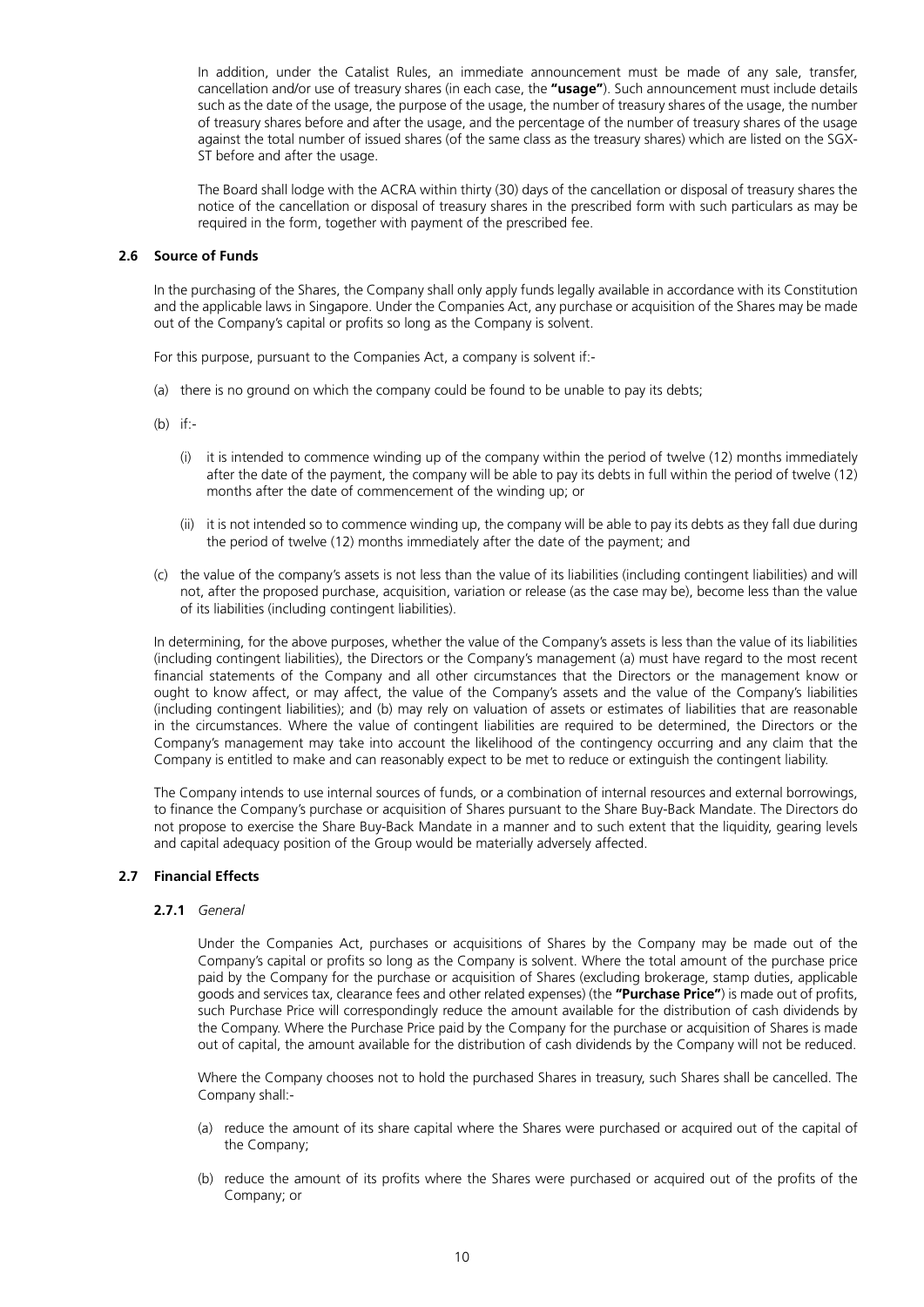(c) reduce the amount of its share capital and profits proportionately where the Shares are purchased or acquired out of both the capital and the profits of the Company,

by the total amount of the Purchase Price paid by the Company for the Shares cancelled. Where the purchased Shares are held in treasury, the total number of issued Shares will remain unchanged.

### **2.7.2** *Financial Effects of the Share Buy-Back Mandate*

It is not possible for the Company to realistically calculate or quantify the impact of purchases or acquisitions that may be made pursuant to the Share Buy-Back Mandate on the NTA and EPS as the resultant effect would depend on factors such as the aggregate number of Shares purchased or acquired, the purchase prices paid at the relevant time, the amount (if any) borrowed by the Company to fund the purchases or acquisitions, whether the purchase or acquisition is made out of profits or capital, and whether the Shares purchased or acquired are held in treasury or cancelled.

The Directors do not propose to exercise the Share Buy-Back Mandate to such an extent that it would have a material adverse effect on the working capital requirements of the Group. The purchase or acquisition of Shares will only be effected after considering relevant factors such as the working capital requirement, availability of financial resources, the expansion and investment plans of the Group, and the prevailing market conditions.

Purely for illustrative purposes, assuming the Company had exercised the Share Buy-Back Mandate in full and purchased 22,470,200 Shares at the Maximum Price of S\$0.1218 for each Share (based on the average of the last dealt prices of the Shares for the five (5) Market Days on which the Shares were transacted on the SGX-ST immediately preceding the Latest Practicable Date), the financial effects of the purchase or acquisition of the Shares by the Company pursuant to the Share Buy-Back Mandate by way of purchases made:-

- (a) entirely out of capital and held as treasury shares;
- (b) entirely out of profits and held as treasury shares;
- (b) entirely out of capital and cancelled; and
- (c) entirely out of profits and cancelled,

based on the latest audited financial statements of the Company for FY2017, are set out below:-

### **(i) Purchases or acquisitions made entirely out of capital and held as treasury shares**

|                               |                        | Company                               |                 | Group                                 |
|-------------------------------|------------------------|---------------------------------------|-----------------|---------------------------------------|
|                               | As at<br><b>FY2017</b> | <b>After Share</b><br><b>Buy-Back</b> | As at<br>FY2017 | <b>After Share</b><br><b>Buy-Back</b> |
|                               | \$'000                 | \$'000                                | \$'000          | \$'000                                |
|                               |                        |                                       |                 |                                       |
| Share capital                 | 36,131                 | 36,131                                | 36,131          | 36,131                                |
| Reserves                      | 785                    | 785                                   | 1,386           | 1,386                                 |
| <b>Accumulated Profits</b>    | 7,664                  | 7,664                                 | 18,309          | 18,309                                |
| Minority Interests            |                        |                                       | 5,927           | 5,927                                 |
| Treasury Shares               | (216)                  | (2,953)                               | (216)           | (2,953)                               |
| <b>Total Equity</b>           | 44,364                 | 41,627                                | 61,537          | 58,800                                |
| $NTA^{(1)}$                   | 41,649                 | 38,912                                | 51,468          | 48,731                                |
| <b>Current Assets</b>         | 13,105                 | 10,368                                | 41,184          | 38,447                                |
| <b>Current Liabilities</b>    | 1,575                  | 1,575                                 | 26,524          | 26,524                                |
| Working Capital               | 11,530                 | 8,793                                 | 14,660          | 11,923                                |
| <b>Total Liabilities</b>      | 1,575                  | 1,575                                 | 45,681          | 45,681                                |
| Total Number of Shares ('000) | 246,546                | 224,076                               | 246,546         | 224,076                               |
| NTA per Share (Cents)         | 16.89                  | 17.37                                 | 20.88           | 21.75                                 |
| Debt Equity Ratio             | 0.04                   | 0.04                                  | 0.74            | 0.78                                  |
| Working Capital Ratio         | 8.32                   | 6.58                                  | 1.55            | 1.45                                  |
| EPS (Cents)                   | (0.61)                 | (0.67)                                | 1.06            | 1.17                                  |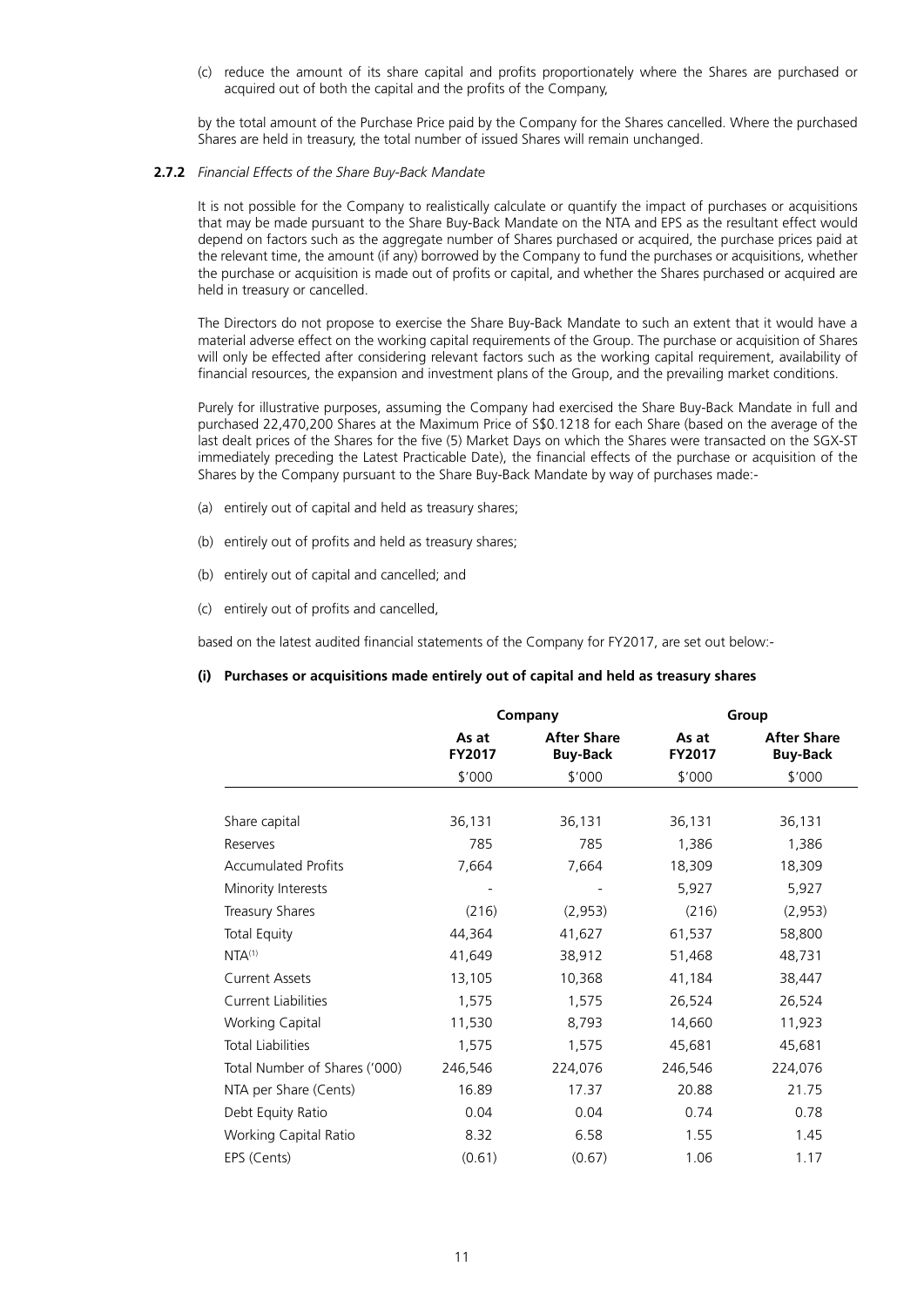### **(ii) Purchases or acquisitions made entirely out of accumulated profits and held as treasury shares**

|                               |                        | Company                               | Group                  |                                       |  |
|-------------------------------|------------------------|---------------------------------------|------------------------|---------------------------------------|--|
|                               | As at<br><b>FY2017</b> | <b>After Share</b><br><b>Buy-Back</b> | As at<br><b>FY2017</b> | <b>After Share</b><br><b>Buy-Back</b> |  |
|                               | \$'000                 | \$'000                                | \$'000                 | \$'000                                |  |
|                               |                        |                                       |                        |                                       |  |
| Share capital                 | 36,131                 | 36,131                                | 36,131                 | 36,131                                |  |
| Reserves                      | 785                    | 785                                   | 1,386                  | 1,386                                 |  |
| <b>Accumulated Profits</b>    | 7,664                  | 7,664                                 | 18,309                 | 18,309                                |  |
| Minority Interests            |                        |                                       | 5,927                  | 5,927                                 |  |
| Treasury Shares               | (216)                  | (2,953)                               | (216)                  | (2,953)                               |  |
| <b>Total Equity</b>           | 44,364                 | 41,627                                | 61,537                 | 58,800                                |  |
| NTA <sup>(1)</sup>            | 41,649                 | 38,912                                | 51,468                 | 48,731                                |  |
| <b>Current Assets</b>         | 13,105                 | 10,368                                | 41,184                 | 38,447                                |  |
| <b>Current Liabilities</b>    | 1,575                  | 1,575                                 | 26,524                 | 26,524                                |  |
| <b>Working Capital</b>        | 11,530                 | 8,793                                 | 14,660                 | 11,923                                |  |
| <b>Total Liabilities</b>      | 1,575                  | 1,575                                 | 45,681                 | 45,681                                |  |
| Total Number of Shares ('000) | 246,546                | 224,076                               | 246,546                | 224,076                               |  |
| NTA per Share (Cents)         | 16.89                  | 17.37                                 | 20.88                  | 21.75                                 |  |
| Debt Equity Ratio             | 0.04                   | 0.04                                  | 0.74                   | 0.78                                  |  |
| Working Capital Ratio         | 8.32                   | 6.58                                  | 1.55                   | 1.45                                  |  |
| EPS (Cents)                   | (0.61)                 | (0.67)                                | 1.06                   | 1.17                                  |  |

### **(iii) Purchases or acquisitions made entirely out of capital and cancelled**

|                               |                        | Company                               |                 | Group                                 |
|-------------------------------|------------------------|---------------------------------------|-----------------|---------------------------------------|
|                               | As at<br><b>FY2017</b> | <b>After Share</b><br><b>Buy-Back</b> | As at<br>FY2017 | <b>After Share</b><br><b>Buy-Back</b> |
|                               | \$'000                 | \$'000                                | \$'000          | \$'000                                |
|                               |                        |                                       |                 |                                       |
| Share capital                 | 36,131                 | 33,178                                | 36,131          | 33,178                                |
| Reserves                      | 785                    | 785                                   | 1,386           | 1,386                                 |
| <b>Accumulated Profits</b>    | 7,664                  | 7,664                                 | 18,309          | 18,309                                |
| Minority Interests            |                        |                                       | 5,927           | 5,927                                 |
| Treasury Shares               | (216)                  |                                       | (216)           |                                       |
| <b>Total Equity</b>           | 44,364                 | 41,627                                | 61,537          | 58,800                                |
| $NTA^{(1)}$                   | 41,649                 | 38,912                                | 51,468          | 48,731                                |
| <b>Current Assets</b>         | 13,105                 | 10,368                                | 41,184          | 38,447                                |
| Current Liabilities           | 1,575                  | 1,575                                 | 26,524          | 26,524                                |
| <b>Working Capital</b>        | 11,530                 | 8,793                                 | 14,660          | 11,923                                |
| <b>Total Liabilities</b>      | 1,575                  | 1,575                                 | 45,681          | 45,681                                |
| Total Number of Shares ('000) | 246,546                | 224,076                               | 246,546         | 224,076                               |
| NTA per Share (Cents)         | 16.89                  | 17.37                                 | 20.88           | 21.75                                 |
| Debt Equity Ratio             | 0.04                   | 0.04                                  | 0.74            | 0.78                                  |
| Working Capital Ratio         | 8.32                   | 6.58                                  | 1.55            | 1.45                                  |
| EPS (Cents)                   | (0.61)                 | (0.67)                                | 1.06            | 1.17                                  |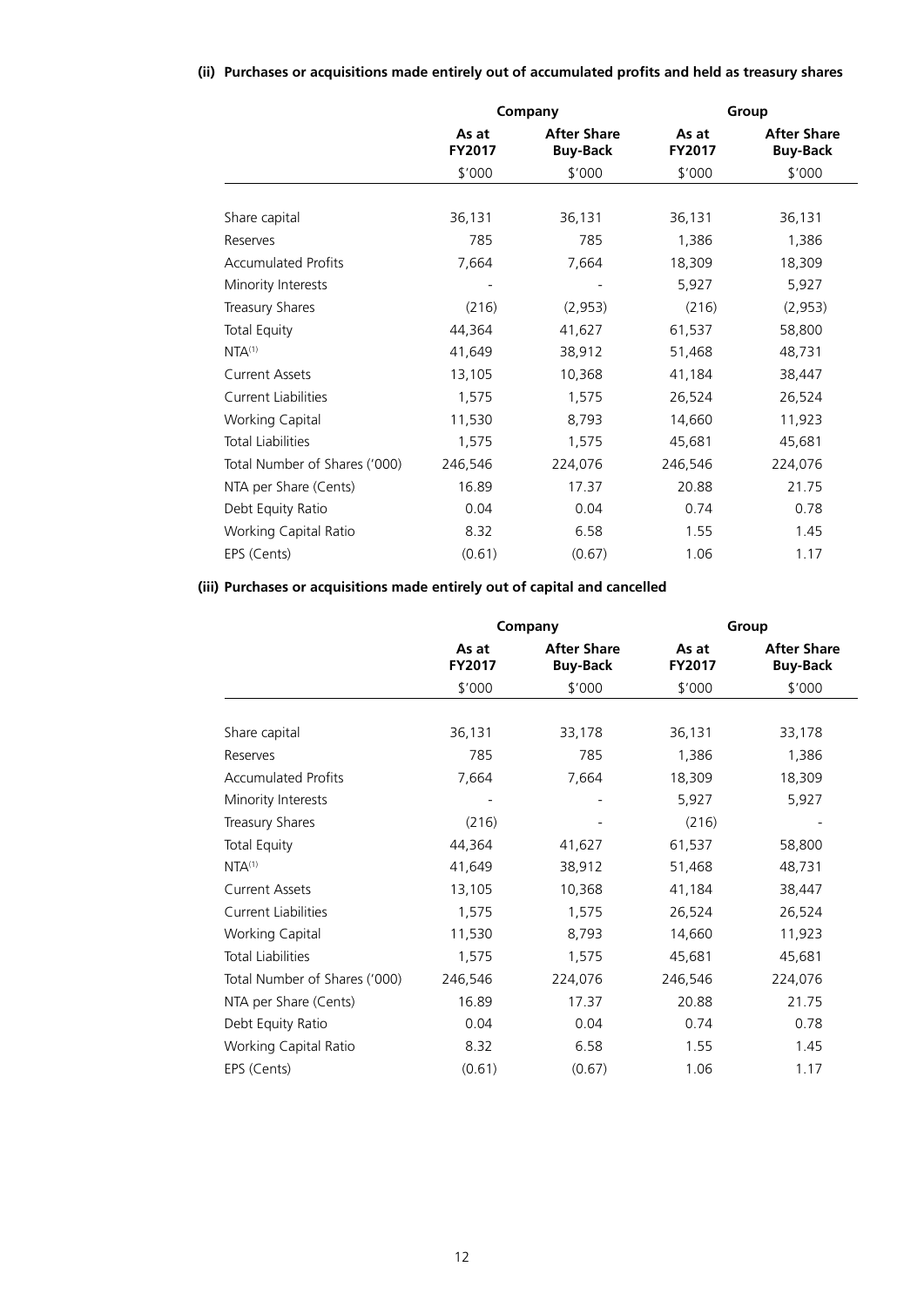### **(iv) Purchases or acquisitions made entirely out of profits and cancelled**

|                               |                 | Company                               | Group           |                                       |  |
|-------------------------------|-----------------|---------------------------------------|-----------------|---------------------------------------|--|
|                               | As at<br>FY2017 | <b>After Share</b><br><b>Buy-Back</b> | As at<br>FY2017 | <b>After Share</b><br><b>Buy-Back</b> |  |
|                               | \$'000          | \$'000                                | \$'000          | \$'000                                |  |
|                               |                 |                                       |                 |                                       |  |
| Share capital                 | 36,131          | 36,131                                | 36,131          | 36,131                                |  |
| Reserves                      | 785             | 785                                   | 1,386           | 1,386                                 |  |
| <b>Accumulated Profits</b>    | 7,664           | 4,711                                 | 18,309          | 15,356                                |  |
| Minority Interests            |                 |                                       | 5,927           | 5,927                                 |  |
| <b>Treasury Shares</b>        | (216)           |                                       | (216)           |                                       |  |
| <b>Total Equity</b>           | 44,364          | 41,627                                | 61,537          | 58,800                                |  |
| NTA <sup>(1)</sup>            | 41,649          | 38,912                                | 51,468          | 48,731                                |  |
| <b>Current Assets</b>         | 13,105          | 10,368                                | 41,184          | 38,447                                |  |
| <b>Current Liabilities</b>    | 1,575           | 1,575                                 | 26,524          | 26,524                                |  |
| <b>Working Capital</b>        | 11,530          | 8,793                                 | 14,660          | 11,923                                |  |
| <b>Total Liabilities</b>      | 1,575           | 1,575                                 | 45,681          | 45,681                                |  |
| Total Number of Shares ('000) | 246,546         | 224,076                               | 246,546         | 224,076                               |  |
| NTA per Share (Cents)         | 16.89           | 17.37                                 | 20.88           | 21.75                                 |  |
| Debt Equity Ratio             | 0.04            | 0.04                                  | 0.74            | 0.78                                  |  |
| Working Capital Ratio         | 8.32            | 6.58                                  | 1.55            | 1.45                                  |  |
| EPS (Cents)                   | (0.61)          | (0.67)                                | 1.06            | 1.17                                  |  |

#### **Notes:-**

 $(1)$  This includes a service concession of \$19,209,000 to construct and operate wastewater treatment plants.

The financial impact is the same whether the Shares are purchased via Market Purchases or Off-Market Purchases. The Group had a balance of \$6,189,000 in cash and bank balances as at 31 December 2017. Assuming a Share Buy-Back Mandate of up to 22,470,200 Shares at the maximum price of S\$0.1218 per Share, the Company's cash reserves would be reduced by S\$2,737,000 and, all other things remaining the same, the working capital and net tangible assets of the Group and the Company would be reduced by the dollar value of the Shares purchased. The consolidated net tangible assets value per Share after the purchase of 22,470,200 Shares would be increased to S\$0.2175.

As illustrated in the tables above, the purchase of the Shares would reduce the current assets and Shareholders' funds of the Group and the Company accordingly. This would result in an increase in the debt equity ratio of the Group. The consolidated EPS as a result of the repurchase of 22,470,200 Shares would be increased from 1.06 cents to 1.17 cents.

The actual impact on the debt equity and working capital ratio of the Company would depend on the number of Shares purchased and the price or prices at which the Shares are purchased. The actual impact on the respective ratios will depend on the number and price of the Shares bought back. The Directors do not propose to exercise the Share Buy-Back Mandate to such an extent that it would have a material adverse effect on the working capital requirements of the Company.

The acquisition and purchase of Shares will only be effected after considering relevant factors such as the working capital requirements, availability of surplus cash and other financial resources, the expansion and investment plans of the Group, and the prevailing market conditions. The Share Buy-Back Mandate will be exercised with a view to enhance the EPS of the Group.

**Shareholders should note that the financial effects illustrated above are for illustrative purposes only. In particular, it is important to note that the above analysis is based on the latest audited financial statements of the Company and the Group as at 31 December 2017, and is not representative of the Group's future financial performance.**

**Although the Share Buy-Back Mandate would authorise the Company to buy-back up to 10% of the Company's issued Shares, the Company may not necessarily buy-back all 10% of the issued Shares in full.**

**In particular, the maximum number of Shares that the Company may purchase under the Companies Act is limited by the solvency requirements set out in the Companies Act.**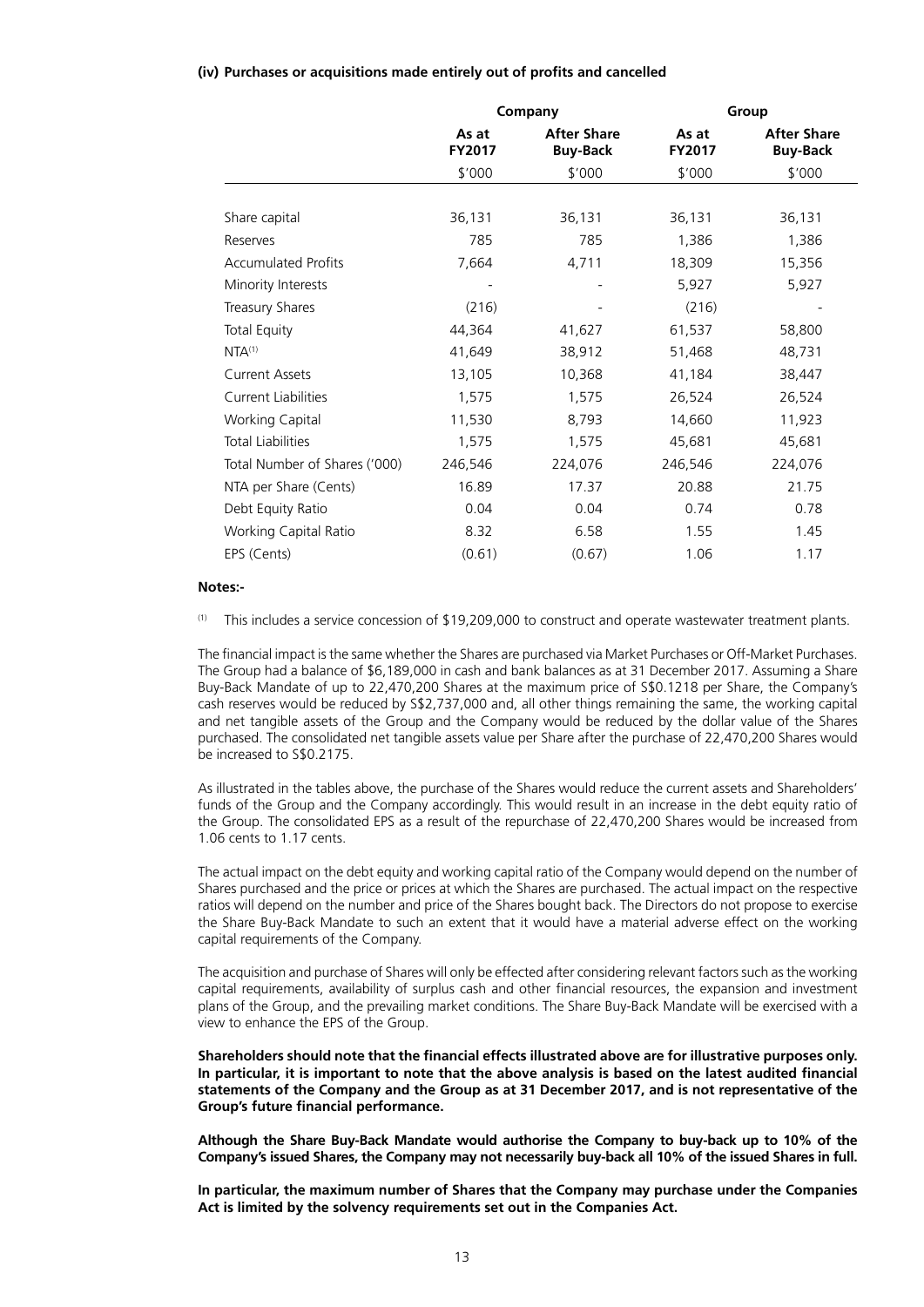### **2.8 Tax Implications**

Shareholders who are in doubt as to their respective tax positions or the tax implications of a Share Buy-Back by the Company or who may be subject to tax, whether in or outside Singapore, should consult their own professional advisers.

### **2.9 Listing Status of Shares on the SGX-ST**

The Company is required under Rule 723 of the Catalist Rules, to ensure that at least 10% of any class of its listed securities are held by public shareholders. "Public" is defined under the Catalist Rules as persons other than the Directors, chief executive officer, Substantial Shareholders or Controlling Shareholders of the Company and its subsidiaries, as well as the associates of such persons.

As at the Latest Practicable Date, approximately 60.37% of the issued Shares are held by public Shareholders. Accordingly, the Company is of the view that there is a sufficient number of Shares in issue held by public Shareholders which would permit the Company to undertake purchases or acquisitions of its Shares up to the full 10% pursuant to the Share Buy-Back Mandate without affecting the listing status of the Shares on the SGX-ST, and that the number of Shares remaining in the hands of the public will not fall to such a level as to cause market illiquidity or to affect orderly trading.

Accordingly, as at the Latest Practicable Date, the Company will be able to undertake the Share Buy-Back up to the full 10% limit pursuant to the Share Buy-Back Mandate without affecting the listing status of the Shares on the Catalist Board of the SGX-ST.

#### **2.10 Reporting Requirements under the Companies Act and the Catalist Rules**

The Companies Act and/or the Catalist Rules require the Company to make the following reports in relation to the renewal of the Share Buy-Back Mandate:-

- **2.10.1** To lodge a copy of the Shareholders' resolution approving the renewal of the Share Buy-Back Mandate with the ACRA within thirty (30) days of the passing of such resolution;
- **2.10.2** To notify the ACRA of the purchase or acquisition of Shares on the SGX-ST or otherwise within thirty (30) days. Such notification shall be in the prescribed form and shall include:-
	- (a) the date of the purchase or acquisition of Shares;
	- (b) the number of Shares purchased or acquired;
	- (c) the number of Shares cancelled;
	- (d) the number of Shares held as treasury shares (if applicable);
	- (e) the Company's issued share capital before the purchase or acquisition;
	- (f) the Company's issued share capital after the purchase or acquisition;
	- (g) the amount of consideration paid by the Company for the purchase or acquisition of the Shares;
	- (h) whether the Shares were purchased or acquired out of the profits or the capital of the Company; and
	- (i) such other particulars as may be required in the prescribed form.
- **2.10.3** Pursuant to the Catalist Rules, to report purchases of Shares to SGX-ST in the form of Appendix 8D of the Catalist Rules or other forms prescribed:-
	- (a) in the case of Market Purchases, not later than 9.00 a.m. on the Market Day following the day on which the Company makes a Market Purchase; and
	- (b) in the case of Off-Market Purchases, not later than 9.00 a.m. on the second Market Day after the close of acceptances of the offer made by the Company.
- **2.10.4** To disclose in its annual report and accounts, all details pertaining to purchases of Shares made during the year, including the total number of Shares purchased during the financial year under review, the purchase price per Share or the highest and lowest prices paid for the purchases, and where relevant, the total consideration paid.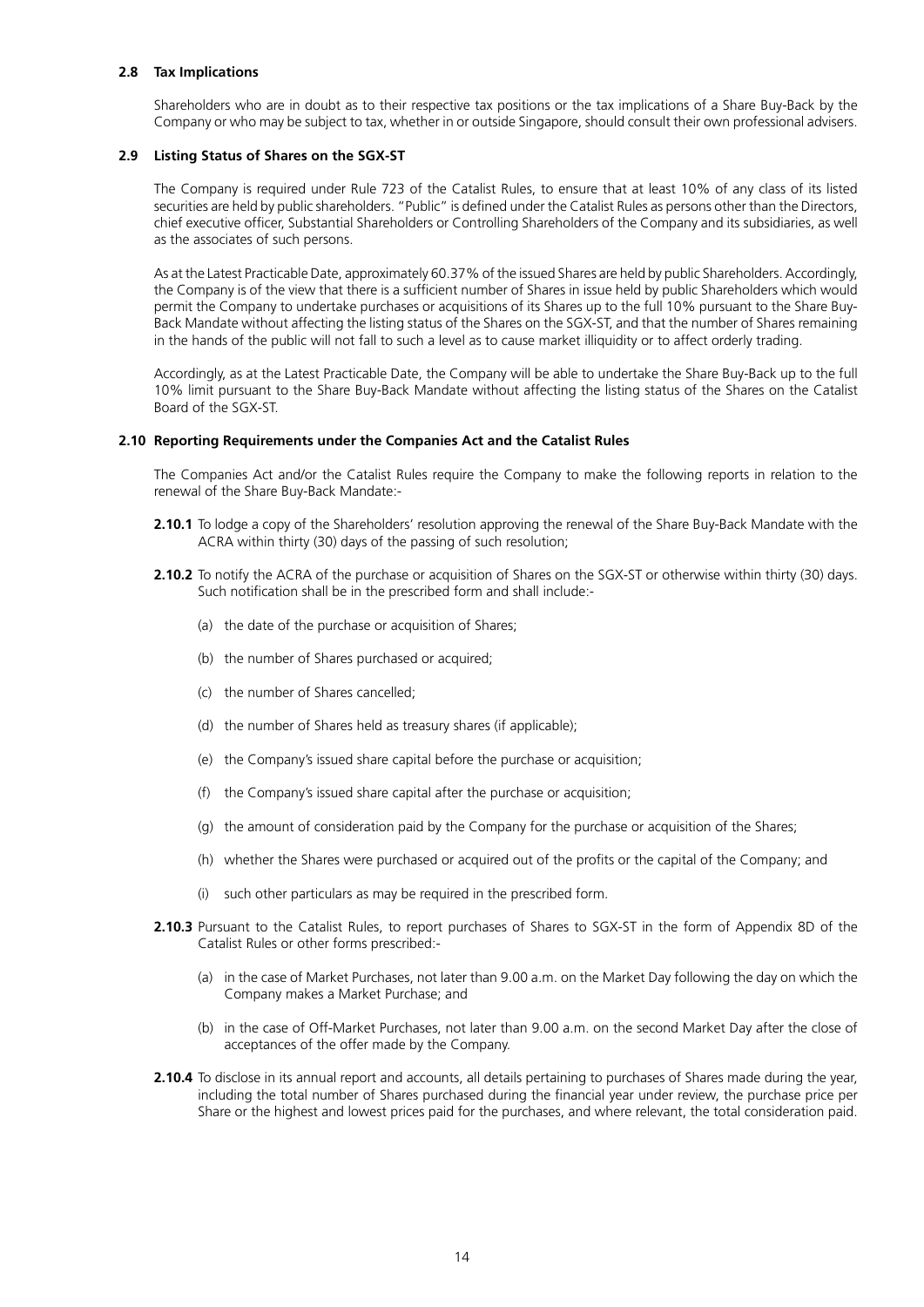Under the Catalist Rules, a listed company may purchase shares by way of Market Purchases at a price per share which is not more than 5% above the "average closing market price", being the average of the closing market prices of a share over the last five (5) Market Days on which transactions in the shares were recorded, before the day on which the purchases were made (which is deemed to be adjusted for any corporate action that occurs after such five (5) Market Day period). The Maximum Price for a Share in relation to Market Purchases by the Company, referred to in Section 2.3.5 above, conforms to this restriction.

While the Catalist Rules do not expressly prohibit a purchase of shares by a listed company during any particular time or times, because the listed company would be considered an "insider" in relation to any purchase of its shares, the Company will not purchase any Shares after a price sensitive development has occurred or has been the subject of a decision until such time as the price sensitive information has been publicly announced. In particular, the Company will not purchase or acquire any Shares through Market Purchases or Off-Market Purchases during the period of two (2) weeks immediately preceding the announcement of the Company's financial statements for each of the first three (3) quarters of its financial year, and one (1) month immediately preceding the announcement of the Company's financial statement for the financial year, or one (1) month before the announcement of the Company's half year and full year financial statements, as the case may be.

### **2.11 Take-over Code Implications**

Appendix 2 of the Take-over Code contains the Share Buy-Back Guidance Note applicable as at the Latest Practicable Date. The take-over implications arising from any purchase or acquisition by the Company of its Shares are set out below.

### **2.11.1** *Obligation to Make a Take-over Offer*

Under Appendix 2 of the Take-over Code, any increase in the percentage of voting rights held by a Shareholder and persons acting in concert with him as a result of any Share Buy-Back will be treated as an acquisition for the purposes of Rule 14 of the Take-over Code.

Pursuant to Rule 14 of the Take-over Code, a Shareholder and persons acting in concert with him will incur an obligation to make a mandatory take-over offer for the Company if, *inter alia*, he and persons acting in concert with him increase their voting rights in the Company to 30% or more or, if they, together holding between 30% and 50% of the Company's voting rights, increase their voting rights in the Company by more than 1% in any period of six (6) months.

Consequently, depending on the number of Shares purchased by the Company and the Company's total number of issued Shares at that time, a Shareholder or a group of Shareholders acting in concert could, in certain circumstances, obtain or consolidate effective control of the Company and become obliged to make a take-over offer for the Company under Rule 14 of the Take-over Code.

### **2.11.2** *Effect of Rule 14 and Appendix 2 of the Take-over Code*

In general terms, the effect of Rule 14 and Appendix 2 of the Take-over Code is that, unless exempted, Directors and persons acting in concert with them will incur an obligation to make a take-over offer for the Company under Rule 14 of the Take-over Code if, as a result of the Company purchasing Shares, the voting rights of such Directors and their concert parties would increase to 30% or more, or, if the voting rights of such Directors and their concert parties fall between 30% and 50% of the Company's voting rights, the voting rights of such Directors and their concert parties would increase by more than 1% in any period of six (6) months.

Under Appendix 2 of the Take-over Code, a Shareholder who is not acting in concert with the Directors, will not be required to make a take-over offer under Rule 14 of the Take-over Code if, as a result of the Company purchasing its Shares, the voting rights of such Shareholder in the Company would increase to 30% or more, or, if such Shareholder holds between 30% and 50% of the Company's voting rights, the voting rights of such Shareholder would increase by more than 1% in any period of six (6) months. Such a Shareholder need not abstain from voting in respect of the resolution authorising the Share Buy-Back Mandate.

### **2.11.3** *Persons Acting in Concert*

Under the Take-over Code, persons acting in concert comprise individuals or companies who, pursuant to an agreement or understanding (whether formal or informal) co-operate, through the acquisition by any of them of shares in a company to obtain or consolidate effective control of that company.

Unless the contrary is established, the following persons, *inter alia*, will be presumed to be persons acting in concert with each other under the Take-over Code:-

(a) a company with its parent company, subsidiaries, its fellow subsidiaries, any associated companies of the above companies, any company whose associated companies include any of the above companies and any person who has provided financial assistance (other than a bank in the ordinary course of business) to any of the above for the purchase of voting rights;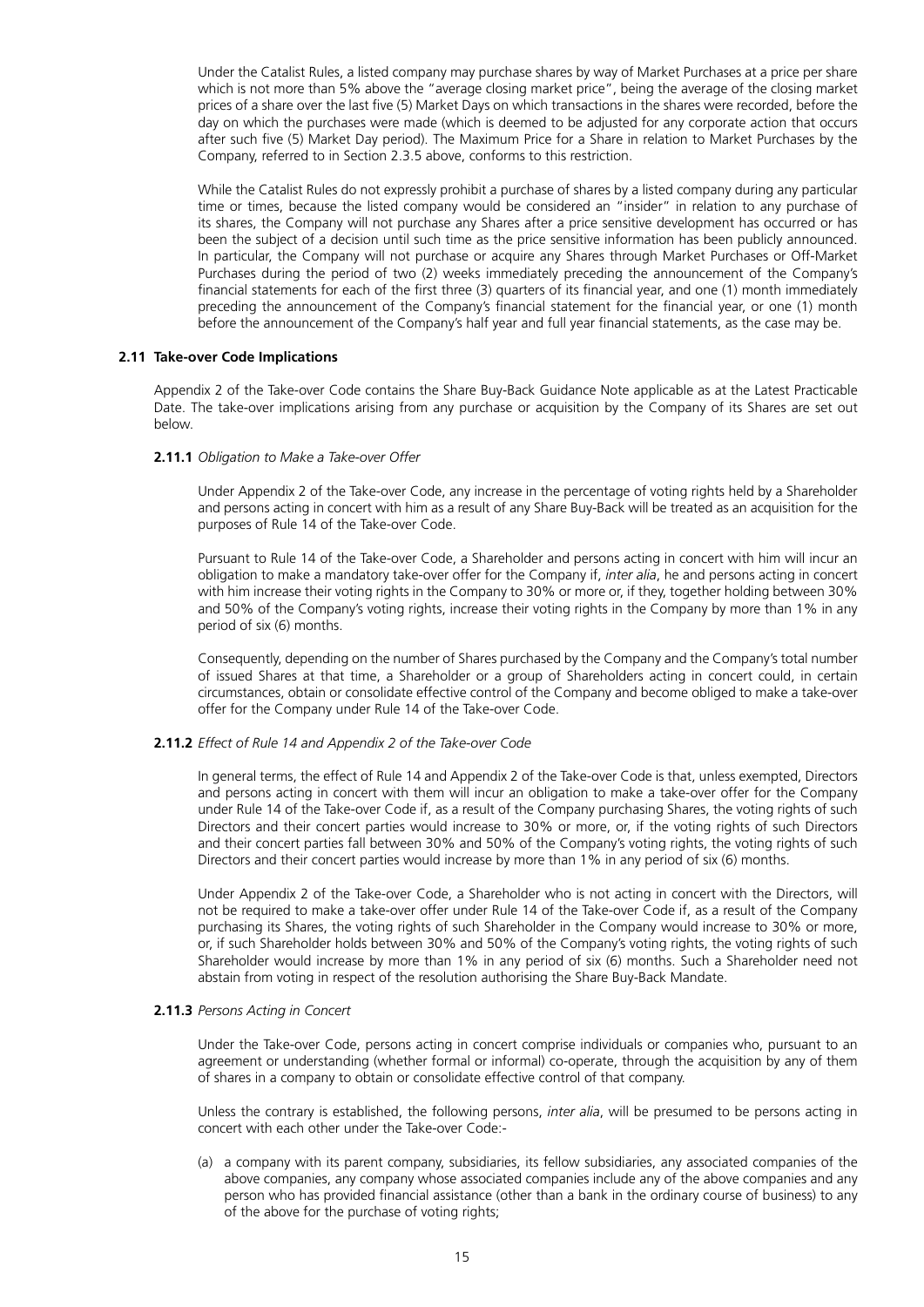- (b) a company with any of its directors, together with their close relatives, related trusts and any companies controlled by any of the directors, their close relatives and related trusts;
- (c) a company with any of its pension funds and employee share schemes;
- (d) a person with any investment company, unit trust or other fund whose investment such person manages on a discretionary basis, but only in respect of the investment account which such person manages;
- (e) a financial or other professional advisor, including a stockbroker, with its client in respect of the shareholdings of the advisor and the persons controlling, controlled by or under the same control as the advisor; and all the funds which the advisor manages on a discretionary basis, where the shareholdings of the advisor and any of those funds in the client total 10% or more of the client's equity share capital;
- (f) directors of a company, together with their close relatives, related trusts and companies controlled by any of them, which is subject to an offer or where the directors have reason to believe a bona fide offer for their company may be imminent;
- (g) partners; and
- (h) an individual, his close relatives, his related trusts, any person who is accustomed to act according to his instructions, companies controlled by any of the above persons and any person who has provided financial assistance (other than a bank in the ordinary course of business) to any of the above for the purchase of voting rights.

For this purpose, ownership or control of at least 20% but not more than 50% of the voting rights of the company will be regarded as the test of associated company status.

The circumstances under which Shareholders, including Directors and persons acting in concert with them respectively will incur an obligation to make a take-over offer under Rule 14 of the Take-over Code after a purchase or acquisition of Shares by the Company are set out under Appendix 2 of the Take-over Code.

### **2.11.4** *Application of the Take-over Code*

Mr Ow Chin Seng and Mr Ow Eei Meng, Benjamin are Directors of the Company (together, the **"Affected**  Parties"). Mr Ow Eei Meng, Benjamin is the son of Mr Ow Chin Seng. As at the Latest Practicable Date, each of the Affected Parties are deemed interested in approximately 37.32% of the issued Shares.

As at the Latest Practicable Date, the Affected Parties and their concert parties (the **"Concert Party Group"**), as well as the Shares they are interested in, are set out in the table below. The table below also sets out, assuming that the Company exercises the Share Buy-Back Mandate in full, the shareholdings of the Concert Party Group before and after the assumed repurchase of 22,470,200 Shares by the Company:-

| <b>Concert Party Group</b>                  |                         | <b>Before Share Buy-Back</b>      | After Share Buy-Back <sup>(1)</sup> |                                   |
|---------------------------------------------|-------------------------|-----------------------------------|-------------------------------------|-----------------------------------|
|                                             | No. of<br><b>Shares</b> | <b>Shareholding</b><br>Percentage | No. of<br><b>Shares</b>             | <b>Shareholding</b><br>Percentage |
| Ow Chin Seng (Executive Chairman)           | 74,362,958              | 30.16%                            | 74,362,958                          | 33.19%                            |
| Ow Eei Meng, Benjamin (Executive Director)  |                         |                                   |                                     |                                   |
| Low Kheng (Ow Chin Seng's wife)             | 8,274,924               | 3.36%                             | 8,274,924                           | 3.69%                             |
| Elsie Low Kheng Thor (Low Kheng's sister)   | 1,595,000               | 0.65%                             | 1,595,000                           | 0.71%                             |
| Low Chuan Seng (Low Kheng's brother)        | 122,164                 | 0.05%                             | 122,164                             | 0.05%                             |
| Kwek Geok Yong (Low Chuan Seng's wife)      | 2,516,072               | 1.02%                             | 2,516,072                           | 1.12%                             |
| Low Kim Chuan (Low Kheng's brother)         | 18                      | $0\%$                             | 18                                  | $0\%$                             |
| Peh Choon Chieh (Ow Chin Seng's nephew)     | 736,400                 | 0.30%                             | 736,400                             | 0.33%                             |
| Lee Ah Ho (Low Kheng's mother)              | 228,000                 | 0.09%                             | 228,000                             | 0.10%                             |
| Lau Siew Kwan (Low Kheng's sister)          | 60,000                  | 0.02%                             | 60,000                              | 0.03%                             |
| Low Kheng Huay Joanna (Low Kheng's sister)  | 14,400                  | 0.01%                             | 14,400                              | 0.01%                             |
| Low Bee Eng (Low Kheng's sister)            | 400                     | $0\%$                             | 400                                 | $0\%$                             |
| Koh Wee Leong, Vincent (Low Kheng's nephew) | 220,000                 | 0.09%                             | 220,000                             | 0.10%                             |
| Koh Beng Leong (Ow Chin Seng's nephew)      | 512,000                 | 0.21%                             | 512,000                             | 0.23%                             |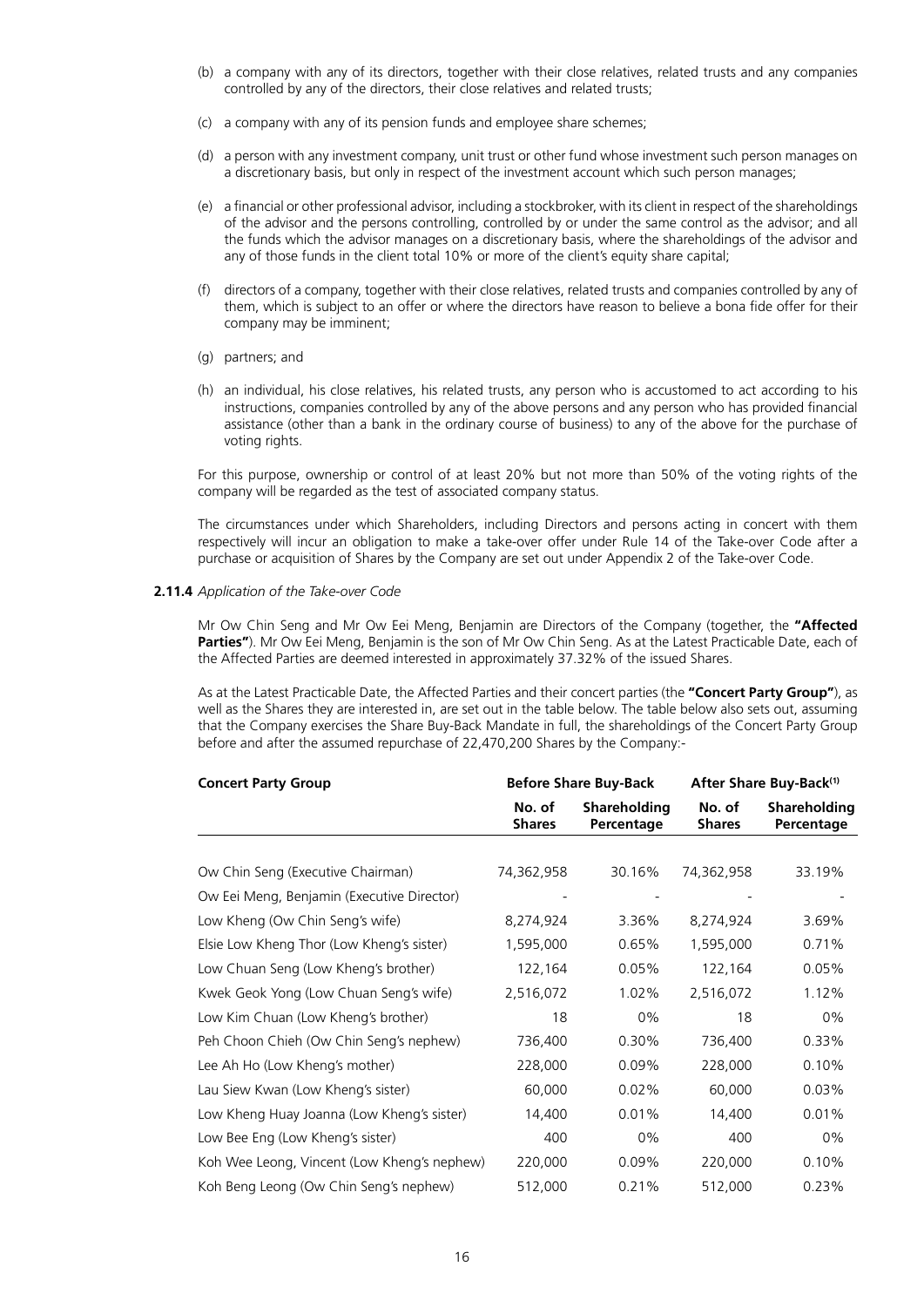| <b>Concert Party Group</b>                    |                         | <b>Before Share Buy-Back</b>      | After Share Buy-Back <sup>(1)</sup> |                                   |
|-----------------------------------------------|-------------------------|-----------------------------------|-------------------------------------|-----------------------------------|
|                                               | No. of<br><b>Shares</b> | <b>Shareholding</b><br>Percentage | No. of<br><b>Shares</b>             | <b>Shareholding</b><br>Percentage |
|                                               |                         |                                   |                                     |                                   |
| Low Ann Kok (Ow Chin Seng's nephew)           | 24.000                  | 0.01%                             | 24.000                              | 0.01%                             |
| Koh Wee Beng (Ow Chin Seng's nephew)          | 20,000                  | 0.01%                             | 20,000                              | 0.01%                             |
| Lau Gee Hong (Ow Chin Seng's nephew)          | 200                     | $0\%$                             | 200                                 | $0\%$                             |
| Phua Sin Yee (Ow Chin Seng's daughter-in-law) | 2.919.400               | 1.18%                             | 2.919.400                           | 1.30%                             |
| Heng Hui Lyn (Ow Chin Seng's daughter-in-law) | 398.200                 | 0.16%                             | 398,200                             | 0.18%                             |
| Total                                         | 92,004,136              | 37.32%                            | 92.004.136                          | 41.06%                            |

### **Notes:-**

(1) This is based on the assumption that the Company exercises the Share Buy-Back Mandate in full, no one in the Concert Party Group will sell any of his/her interests to the Company and that, save for the change in their interests resulting directly from the share repurchases by the Company, there are no other changes in their interest in the voting rights in the Company for the duration of the Share Buy-Back Mandate.

As can be seen from the above, and on the assumption in note (1) of the table in the preceding paragraph, in the event that the Company exercises the Share Buy-Back Mandate in full, the Concert Party Group's combined shareholdings would increase from 37.32% to approximately 41.06%. The Concert Party Group would accordingly be required to make a mandatory take-over offer under Rule 14 of the Take-over Code as a result of the Share Buy-Back by the Company pursuant to the exercise of the Share Buy-Back Mandate.

Pursuant to Appendix 2 of the Take-over Code, the Concert Party Group will be exempted from the requirement to make a general offer for the Company pursuant to Rule 14 of the Take-over Code in the event that the Concert Party Group's aggregate percentage of voting rights in the Company increases by more than 1% in any six (6) month period as a result of the Company buying back its Shares pursuant to the Share Buy-Back Mandate, subject to the following conditions:-

- (a) the circular to Shareholders on the resolution to authorise a buy-back to contain advice to the effect that by voting for the buy-back resolution, Shareholders are waiving their right to a general offer at the required price from Directors and parties acting in concert with them who, as a result of the Company buying back its Shares, would increase their voting rights to 30% or more, or if they together hold between 30% and 50% of the Company's voting rights, would increase their voting rights by more than 1% in any period of six (6) months; and the names of such Directors and persons acting in concert with them, their voting rights at the time of the resolution and after the proposed buy-back to be disclosed in the same circular;
- (b) the resolution to authorise a Share Buy-Back to be approved by a majority of those Shareholders present and voting at the meeting on a poll who could not become obliged to make an offer as a result of the Share Buy-Back;
- (c) Directors and/or persons acting in concert with them to abstain from voting for and/or recommending Shareholders to vote in favour of the resolution to authorise the Share Buy-Back;
- (d) within seven (7) days after the passing of the resolution to authorise the Share Buy-Back, each of the Directors to submit to the SIC a duly signed Form 2 (*Submission By Directors And Their Concert Parties Pursuant to Appendix 2*) as prescribed by the SIC;
- (e) Directors and/or persons acting in concert with them not to have acquired and not to acquire any Shares between the date on which they know that the announcement of the Share Buy-Back proposal is imminent and the earlier of:-
	- (i) the date on which the authority of the Share Buy-Back expires; and
	- (ii) the date on which the Company announces it has bought back such number of Shares as authorised by Shareholders at the latest general meeting or it has decided to cease buying back its Shares, as the case may be,

if such acquisitions, taken together with the buy-back, would cause their aggregate voting rights to increase to 30% or more; and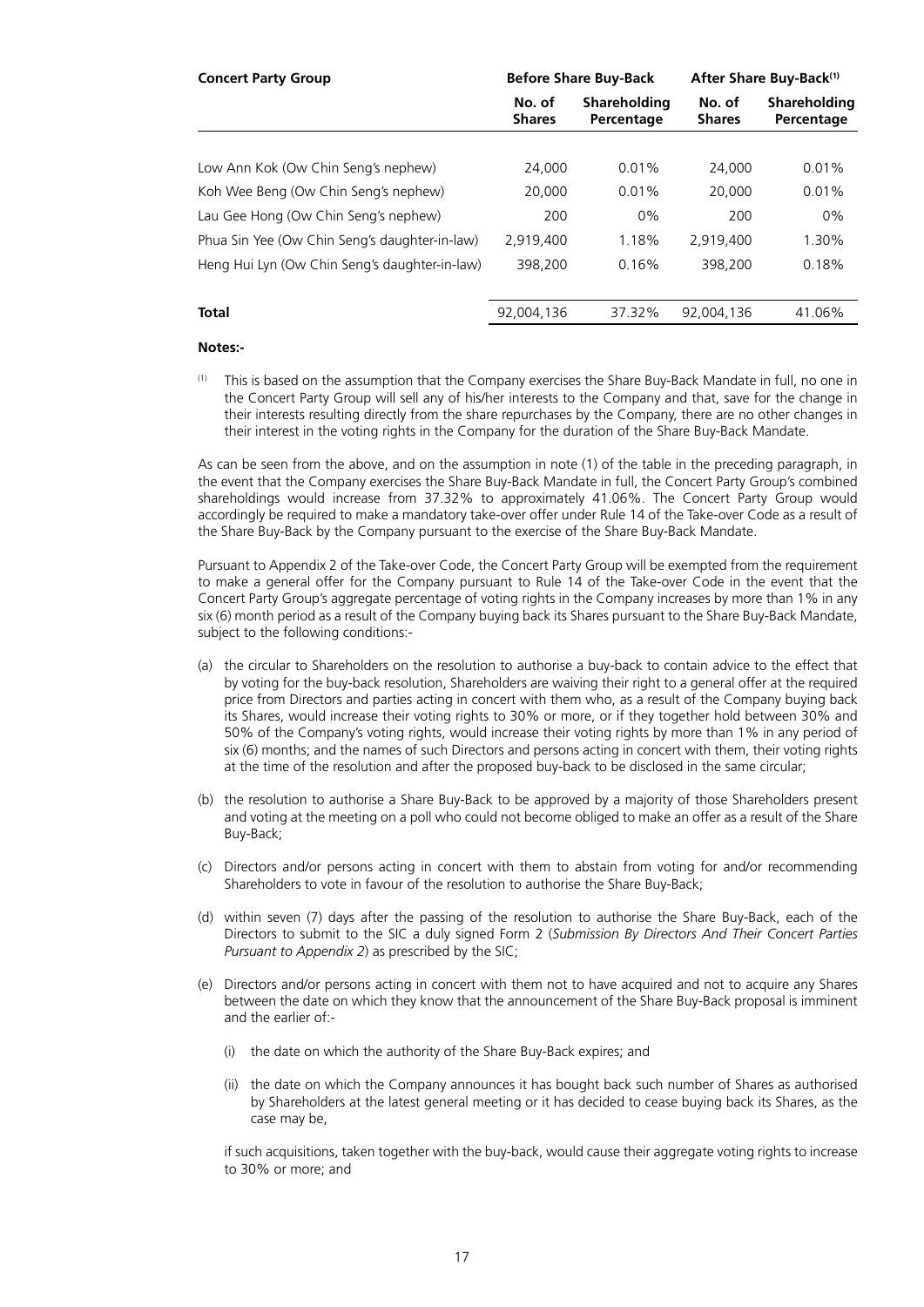- (f) Directors and/or persons acting in concert with them, together holding between 30% and 50% of the Company's voting rights, not to have acquired and not to acquire any Shares between the date on which they know that the announcement of the Share Buy-Back proposal is imminent and the earlier of:-
	- (i) the date on which the authority of the Share Buy-Back expires; and
	- (ii) the date on which the Company announces it has bought back such number of hares as authorised by Shareholders at the latest general meeting or it has decided to cease buying back its Shares, as the case maybe,

if such acquisitions, taken together with the buy-back, would cause their aggregate voting rights to increase by more than 1% on the preceding six (6) months.

The Directors hereby confirm that the Share Buy-Back Mandate will not be exercised to assist any person (and/or his concert parties) to obtain or consolidate control of the Company. The Affected Parties have also confirmed that neither they nor their concert parties have acquired or will acquire Shares in the knowledge that the despatch of the Notice of AGM to authorise the Share Buy-Back Mandate is imminent. The Concert Party Group (including their nominees) will also abstain from voting at the forthcoming AGM in respect of the proposed Share Buy-Back Mandate and will not accept nominations as proxy or otherwise for voting at the forthcoming AGM in respect thereof.

Save as disclosed herein, the Directors have confirmed that they are not aware of any facts or factors which suggest or imply that any particular person(s) and/or Shareholder(s) are, or may be regarded, as parties acting in concert such that their respective interests in voting Shares should or ought to be consolidated, and consequences under the Take-over Code would ensue as a result of a Share Buy-Back.

**Shareholders who are in any doubt as to whether they would incur any obligations to make a takeover offer as a result of any purchase of Shares by the Company pursuant to the Share Buy-Back Mandate are advised to consult their professional advisors and/or the SIC before they acquire any Shares during the period when the Share Buy-Back Mandate is in force.**

### **2.11.5** *Approval*

The renewal of the Share Buy-Back Mandate is subject to the approval of the Shareholders at the forthcoming AGM.

**Shareholders should note that the renewal of the Share Buy-Back Mandate will constitute a waiver by the Shareholders in respect of their rights to a general offer by the Concert Party Group, at the required price, if a Share Buy-Back by the Company results in an increase in their voting rights by more than 1% in any six (6) month period.**

**2.11.6** *Submission of Form 2 to the SIC*

Form 2 (*Submission by Directors and their Concert Parties pursuant to Appendix 2 of the Take-over Code*) is the prescribed form to be submitted to the SIC by a Director and persons acting in concert with him pursuant to the conditions for exemption (please refer to condition (d) of Section 2.11.4 above) from the requirement to make a take-over offer under Rule 14 of the Take-over Code as a result of the Share Buy-Back Mandate.

As at the Latest Practicable Date, the Affected Parties have informed the Company that they will be submitting Form 2 to the SIC within seven (7) days after the passing of the resolution approving the Share Buy-Back Mandate.

### **2.12 Share Buy-Backs during the previous 12 months**

The Company has made the following purchase via Market Purchases over the past twelve (12) months.

| Date          | Total number of<br><b>Shares purchased</b> | <b>Purchase price</b><br>per Share | Total consideration<br>paid |  |
|---------------|--------------------------------------------|------------------------------------|-----------------------------|--|
|               |                                            |                                    |                             |  |
| 15 March 2018 | 2.427.100                                  | S\$0.1186                          | S\$287.810.01               |  |

The above Shares purchased are held as treasury shares by the Company as at date of this Appendix.

Save as disclosed above, in the twelve (12) months preceding the Latest Practicable Date, the Company has not purchased or acquired any Shares.

### **2.13 Limits on Shareholdings**

The Company does not have any limits on the shareholding of any Shareholder.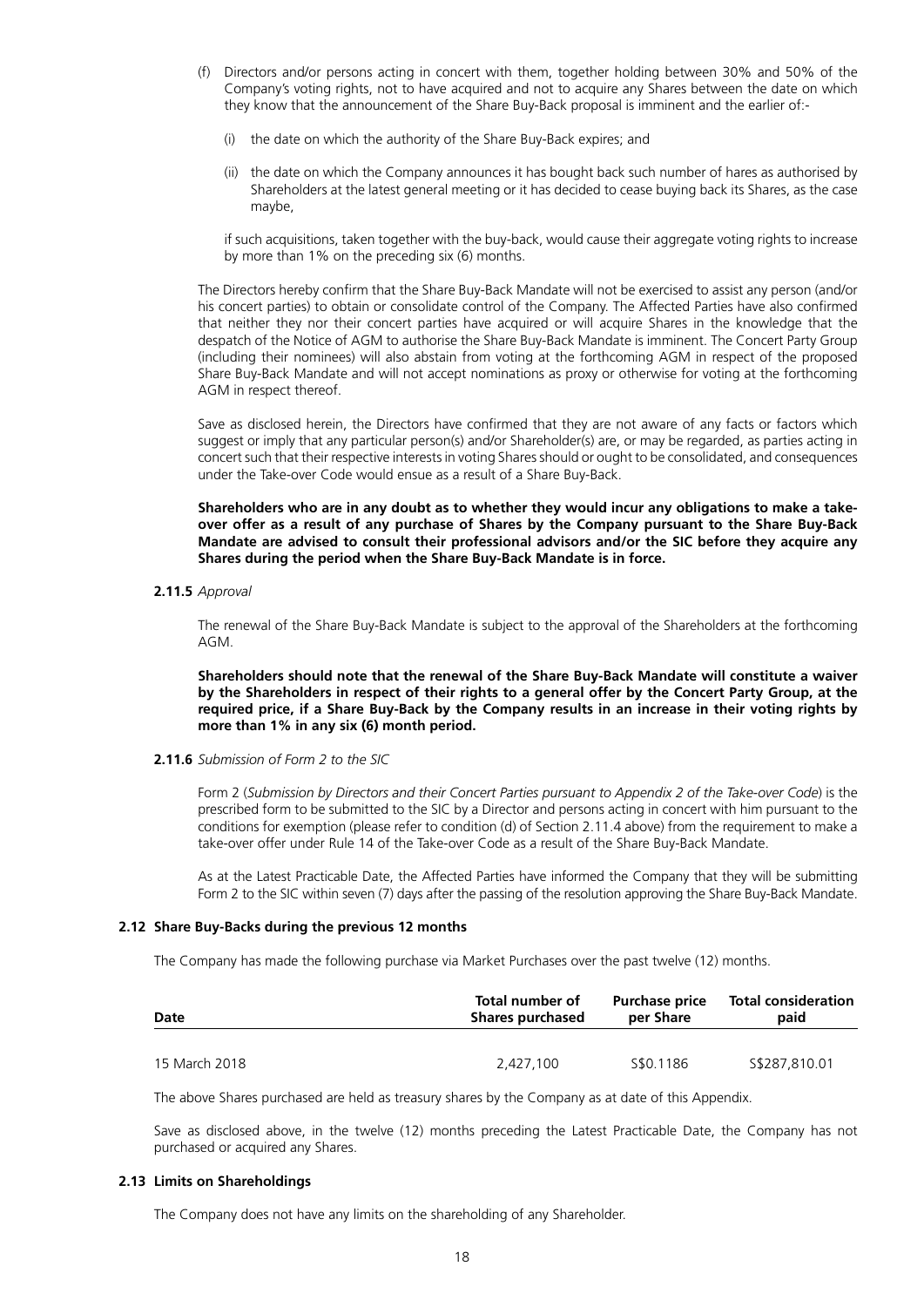### **3. INTERESTS OF THE DIRECTORS AND SUBSTANTIAL SHAREHOLDERS**

### **3.1 Interests of Directors**

The interests of the Directors in the Shares, based on information as recorded in the Register of Directors' Shareholdings of the Company maintained pursuant to Section 164 of the Companies Act, as at the Latest Practicable Date, are as follows:

| <b>Name</b>                          | <b>Direct Interest</b>  |                          | <b>Deemed Interest</b>  |                          | <b>Total Interest</b>   |       |
|--------------------------------------|-------------------------|--------------------------|-------------------------|--------------------------|-------------------------|-------|
|                                      | No. of<br><b>Shares</b> | %                        | No. of<br><b>Shares</b> | %                        | No. of<br><b>Shares</b> | %     |
|                                      |                         |                          |                         |                          |                         |       |
| Ow Chin Seng                         | 74,362,958              | 30.16                    | 8,274,924               | 3.36                     | 82,637,882              | 33.52 |
| Ng Kim Keang                         | 3,671,000               | 1.49                     |                         | $\overline{\phantom{a}}$ | 3,671,000               | 1.49  |
| Ow Eei Meng, Benjamin <sup>(1)</sup> |                         | $\overline{\phantom{a}}$ | 2,919,400               | 1.18                     | 2,919,400               | 1.18  |
| Ang Mong Seng                        | 2,220,000               | 0.90                     |                         | $\overline{\phantom{a}}$ | 2,220,000               | 0.90  |
| Lee Bon Leong                        | 6,142,000               | 2.49                     | 120,000                 | 0.05                     | 6,262,000               | 2.54  |
| Lim Geok Peng                        |                         |                          |                         |                          |                         |       |

### **Notes:-**

(1) Mr. Ow Eei Meng, Benjamin is the son of Mr. Ow Chin Seng.

### **3.2 Interests of Substantial Shareholders of the Company**

The interests of the Substantial Shareholders of the Company in the Shares (excluding Directors), based on information as recorded in the Register of Substantial Shareholders of the Company maintained pursuant to Section 88 of the Companies Act, as at the Latest Practicable Date, are as follows: -

| Name            | <b>Direct Interest</b>  |      | <b>Deemed Interest</b>  |       | <b>Total Interest</b>   |       |
|-----------------|-------------------------|------|-------------------------|-------|-------------------------|-------|
|                 | No. of<br><b>Shares</b> | %    | No. of<br><b>Shares</b> | %     | No. of<br><b>Shares</b> | %     |
| Low Kheng $(1)$ | 8,274,924               | 3.36 | 74,362,958              | 30.16 | 82,637,882              | 33.52 |

### **Notes:-**

- (1) Mdm Low Kheng is deemed to be interested in all the Shares held by Mr. Ow Chin Seng by virtue of Section 7 of the Companies Act.
- **3.3** Save as disclosed above, none of the Directors, Substantial Shareholders and their associates have any interests, direct or indirect, in the proposed renewal of the Share Buy-Back Mandate.

### **4. DIRECTORS' RECOMMENDATIONS**

Having considered, *inter alia*, the rationale and benefits of the proposed Share Buy-Back Mandate, the Directors believe that the proposed Share Buy-Back Mandate is in the best interests of the Company. Accordingly, the Directors unanimously recommend that Shareholders vote in favour of the ordinary resolution relating to the proposed Share Buy-Back Mandate as set out in the Notice of AGM.

### **5. ABSTENTION FROM VOTING**

In compliance with paragraph 3(a)(iii) of Appendix 2 of the Take-over Code (as reflected in condition (c) of Section 2.11.4 above), the Affected Parties will abstain, and will procure that their concert parties (being members of the Concert Party Group) shall abstain from voting, whether by representative or proxy, on the ordinary resolution relating to the Share Buy-Back Mandate. In addition, the Affected Parties will not accept, and will procure that members of the Concert Party Group do not accept, nominations as proxy or otherwise vote at the forthcoming AGM in respect of the ordinary resolution relating to the Share Buy-Back Mandate, unless Shareholders appointing them as proxies give specific instructions in the relevant Proxy Forms on the manner in which they wish for their votes to be cast for the ordinary resolution relating to the Share Buy-Back Mandate.